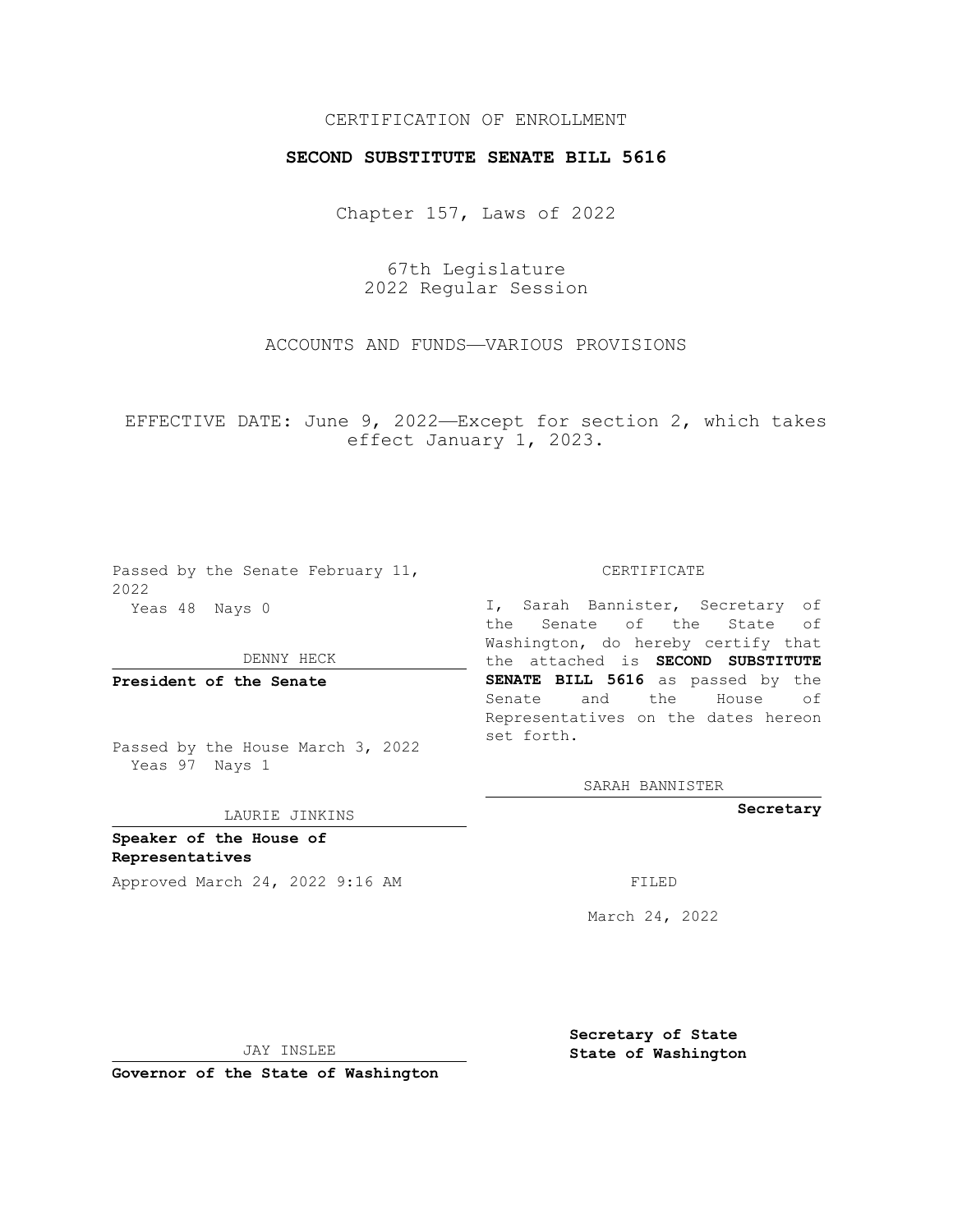## **SECOND SUBSTITUTE SENATE BILL 5616**

Passed Legislature - 2022 Regular Session

**State of Washington 67th Legislature 2022 Regular Session**

**By** Senate Transportation (originally sponsored by Senator Rolfes; by request of Office of Financial Management)

READ FIRST TIME 02/07/22.

 AN ACT Relating to accounts; amending RCW 43.330.767, 46.68.067, 38.52.105, 41.05.143, 41.06.280, 43.08.190, 43.09.475, 46.68.290, 71.24.580, 82.08.170, and 90.50A.090; reenacting and amending RCW 43.70.715, 43.155.050, 47.56.876, 79.105.150, and 82.14.310; reenacting and amending 2018 c 298 s 7008 (uncodified); reenacting RCW 43.79.550, 43.79.555, 43.79.557, and 28A.300.820; adding a new section to chapter 43.79 RCW; creating a new section; repealing RCW 43.60A.153 and 43.79.467; and providing an effective date.

9 BE IT ENACTED BY THE LEGISLATURE OF THE STATE OF WASHINGTON:

10 **Sec. 1.** RCW 43.330.767 and 2021 c 64 s 5 are each amended to read as follows:11

12 (1) The manufacturing cluster acceleration ((subaccount is 13 established in the economic development strategic reserve)) account 14 is created in the state treasury. All receipts from appropriations 15 made to the manufacturing cluster acceleration ((subaccount)) account 16 shall be deposited into the ((subaccount)) account. Moneys in the 17 account may be spent only after appropriation.

18 (2) The department may make expenditures from the ((subaccount)) 19 account to support regional cluster acceleration strategies, 20 including: Supporting projects to assist manufacturers to diversify 21 their customer base and supply chain, supporting pilot or

p. 1 2SSB 5616.SL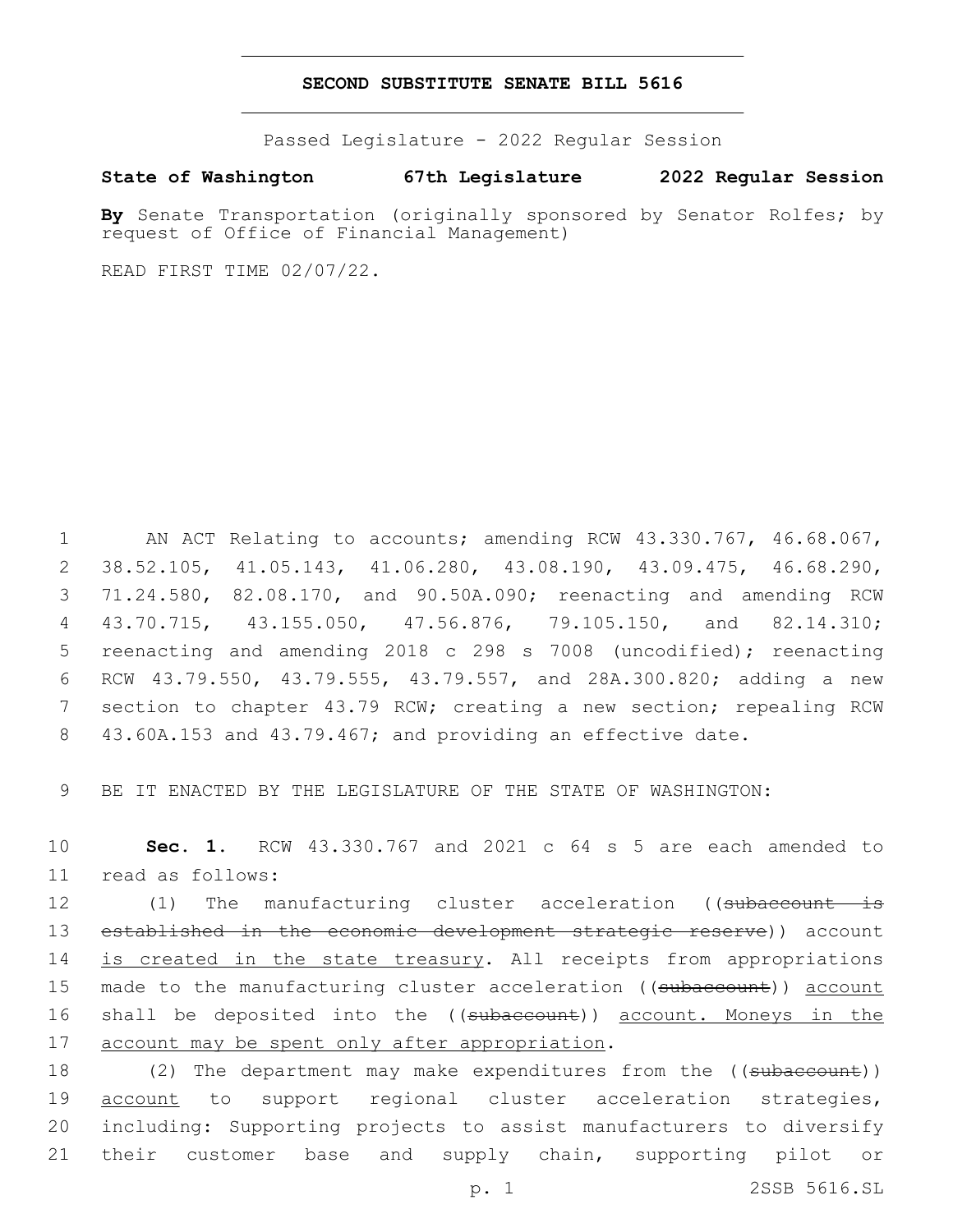demonstration manufacturing projects coordination with organized cluster initiatives, and supporting projects that are intended to increase manufacturing and research and development jobs regionally.

 (3) The department is encouraged to seek match funds for any 5 funds appropriated to this account (( $\{\text{subaccount}\})$ ) and may utilize funds to match nonstate funds being expended on a specific project 7 that aligns with the purpose of this section.

 **Sec. 2.** RCW 46.68.067 and 2021 c 240 s 15 are each amended to 9 read as follows:

10 The driver licensing technology support account is created ((as a 11 subaccount)) in the highway safety fund under RCW 46.68.060. Moneys 12 in the ((subaccount)) account may be spent only after appropriation. 13 Expenditures from the ((subaccount)) account may be used only for supporting information technology systems used by the department to communicate with the judicial information system, manage driving 16 records, and implement court orders.

 NEW SECTION. **Sec. 3.** A new section is added to chapter 43.79 18 RCW to read as follows:

 The clean energy transition workforce account is created in the state treasury. Moneys in the account may be spent only after appropriation. Expenditures from the account may be used only to support workers who are affected by the state's transition away from fossil fuels to a clean energy economy and associated program 24 administrative expenses.

 **Sec. 4.** RCW 43.79.550 and 2021 c 334 s 958 are each reenacted to 26 read as follows:

 The forest resiliency account is created in the state treasury. Revenues to the account shall consist of appropriations and transfers by the legislature and all other funding directed for deposit into the account. Moneys in the account may be spent only after appropriation. Expenditures from the account are dedicated to activities that include but are not limited to forest health, carbon sequestration, and any other activity that helps protect the forests 34 of Washington.

 **Sec. 5.** RCW 43.79.555 and 2021 c 334 s 1902 are each reenacted 36 to read as follows: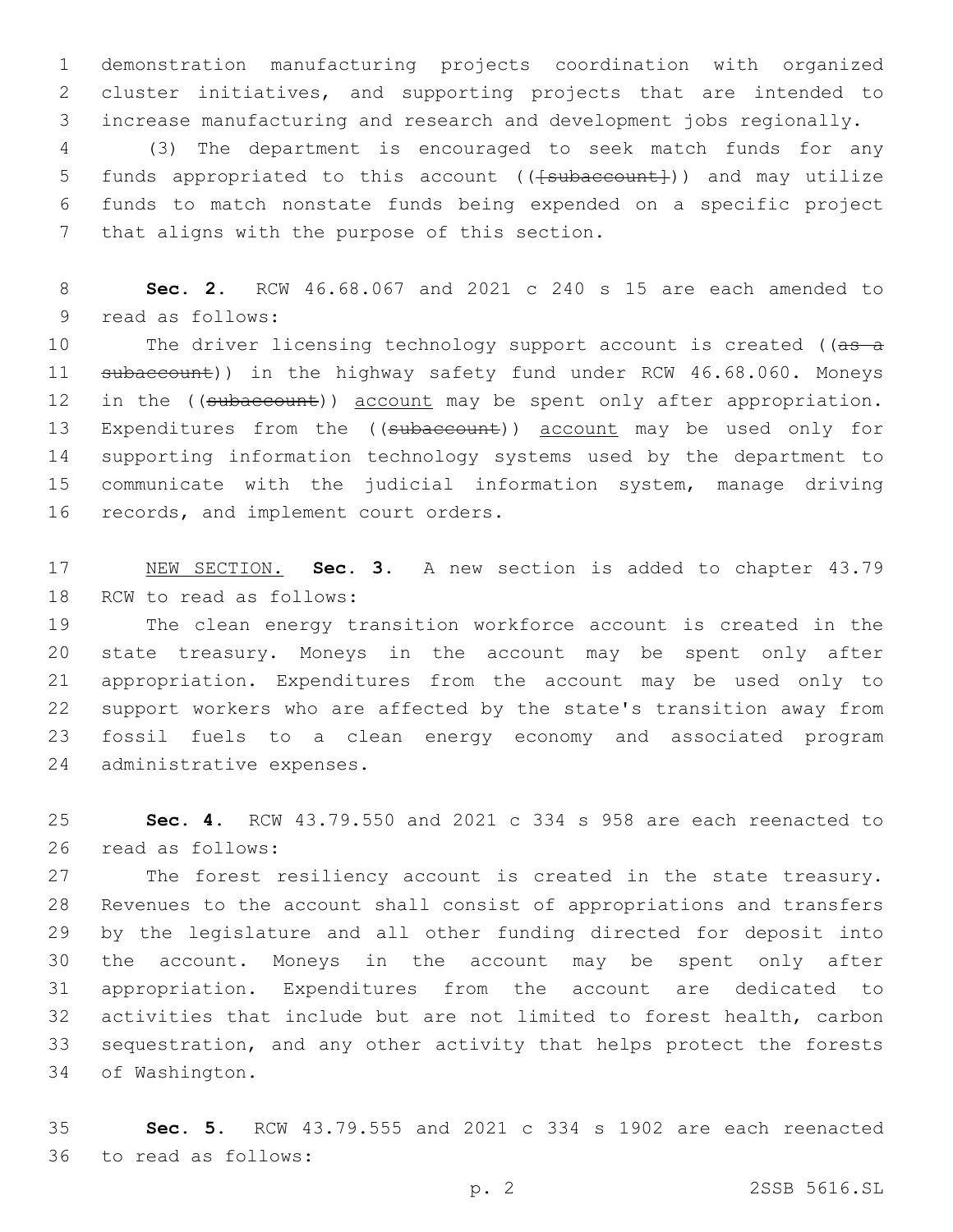The Washington rescue plan transition account is created in the state treasury. Moneys in the account may be spent only after appropriation. Revenues to the account consist of moneys directed by the legislature to the account. Allowable uses of moneys in the account include responding to the impacts of the COVID-19 pandemic including those related to education, human services, health care, and the economy. In addition, the legislature may appropriate from the account to continue activities begun with, or augmented with, 9 COVID-19 related federal funding.

 **Sec. 6.** RCW 43.79.557 and 2021 c 334 s 1903 are each reenacted 11 to read as follows:

 The coronavirus state fiscal recovery fund is created in the state treasury. Moneys in the account may be spent only after appropriation. All federal moneys received by the state pursuant to the American rescue plan act of 2021, state fiscal recovery fund, P.L. 117-2, subtitle M, section 9901, must be deposited in the account. The legislature may appropriate from the account only for the purposes authorized in that section of the federal act.

 **Sec. 7.** RCW 43.70.715 and 2021 c 334 s 1004 are each reenacted 20 and amended to read as follows:

 (1) The COVID-19 public health response account is created in the custody of the state treasurer. The account shall consist of funds appropriated by the legislature and grants received by the department of health for activities in response to the coronavirus pandemic (COVID-19). Only the secretary, or the secretary's designee, may authorize expenditures from the account for costs related to the public health response to COVID-19, subject to any limitations imposed by grant funding deposited into the account. The COVID-19 public health response account is subject to allotment procedures under chapter 43.88 RCW, but an appropriation is not required for 31 expenditures.

 (2)(a) The legislature finds that a safe, efficient, and effective delivery of vaccinations is of the utmost importance for restoring societal and economic functions. As we learn more about the virus, the vaccine, and challenges to vaccine allocation and distribution, it is anticipated that the state's COVID-19 vaccination distribution plan will evolve. To that end, the legislature has provided flexibility by funding expenditures for testing, contact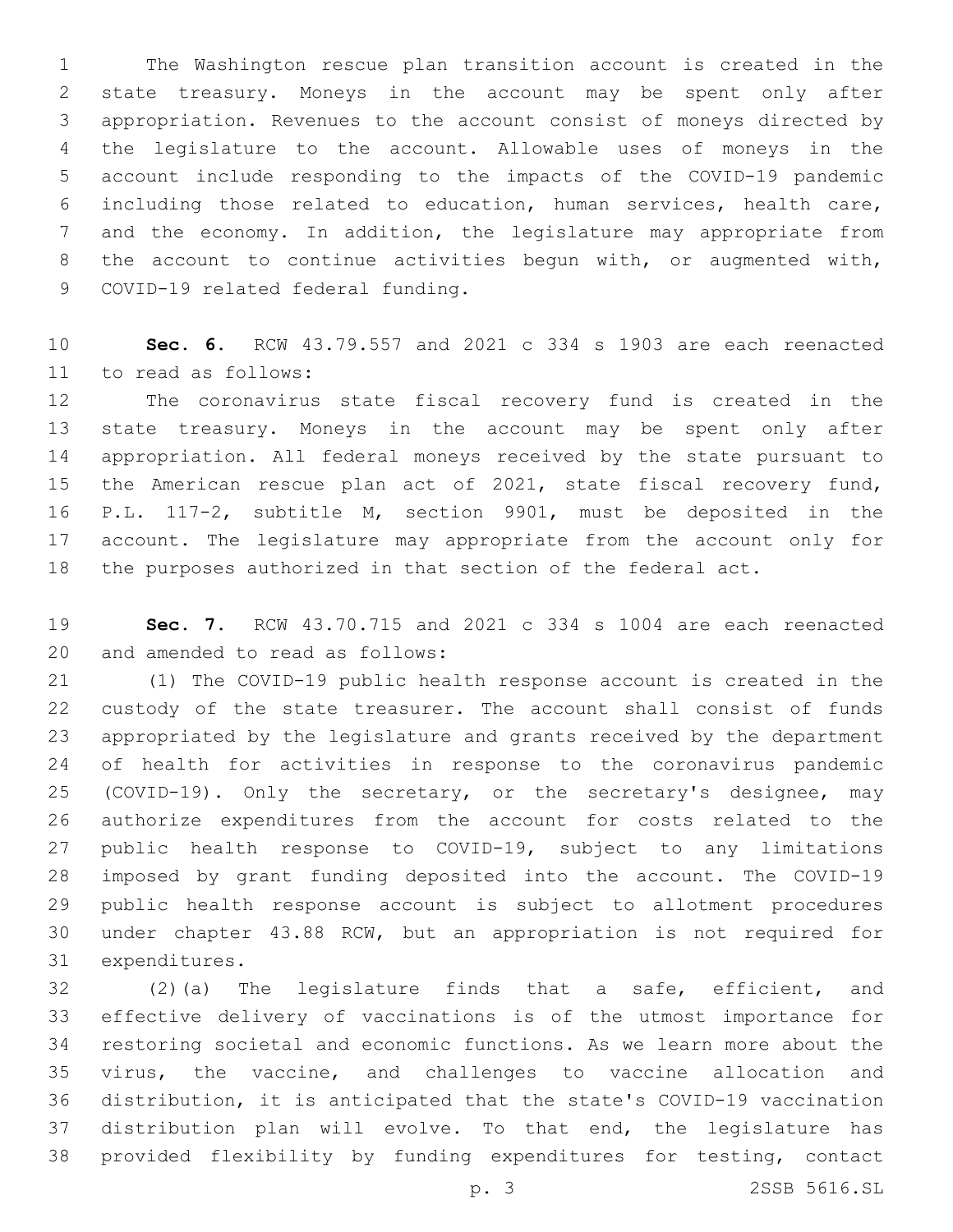tracing, mitigation activities, vaccine administration and distribution, and other allowable uses for the state, local health jurisdictions, and tribes at the discretion of the secretary and without an appropriation. However, to maintain fiscal control and to ensure spending priorities align, the department is required to collaborate and communicate with the chairs and ranking members of the health care and fiscal committees of the legislature and local health jurisdictions in advance of any significant revision of the state's COVID-19 vaccination plan and to provide regular updates on 10 its implementation and spending.

 (b) As part of the public health response to COVID-19, the expenditures from the account must be used to effectively administer the vaccine for COVID-19 and conduct testing and contact tracing. The department must ensure that COVID-19 outreach is accessible, culturally and linguistically appropriate, and that it includes 16 community-driven partnerships and strategies.

 (c) When making expenditures for administering the vaccine for COVID-19, the department must focus on identifying persons for vaccination, prioritizing underserved, underrepresented, and hard-to- reach communities, making the vaccine accessible, and providing support to schools for safe reopening. Strategies for vaccine distribution shall include the establishment and expansion of community vaccination centers, mobile vaccination units, reporting enhancements, in-home visits for vaccinations for the elderly, and transportation of individuals to vaccination sites.

 (d) When making expenditures regarding testing and contact tracing, the department must provide equitable access, prioritize underserved, underrepresented, and hard-to-reach communities, and provide support and resources to facilitate the safe reopening of schools while minimizing community spread of the virus.

 (e) The department may also make expenditures from the account related to developing the public health workforce using funds granted by the federal government for that purpose in section 2501, the 34 American rescue plan act of 2021, P.L. 117-2.

 (3) When making expenditures from the account, the department must include an emphasis on public communication regarding the availability and accessibility of the vaccine and testing, and the importance of vaccine and testing availability to the safe reopening 39 of the state.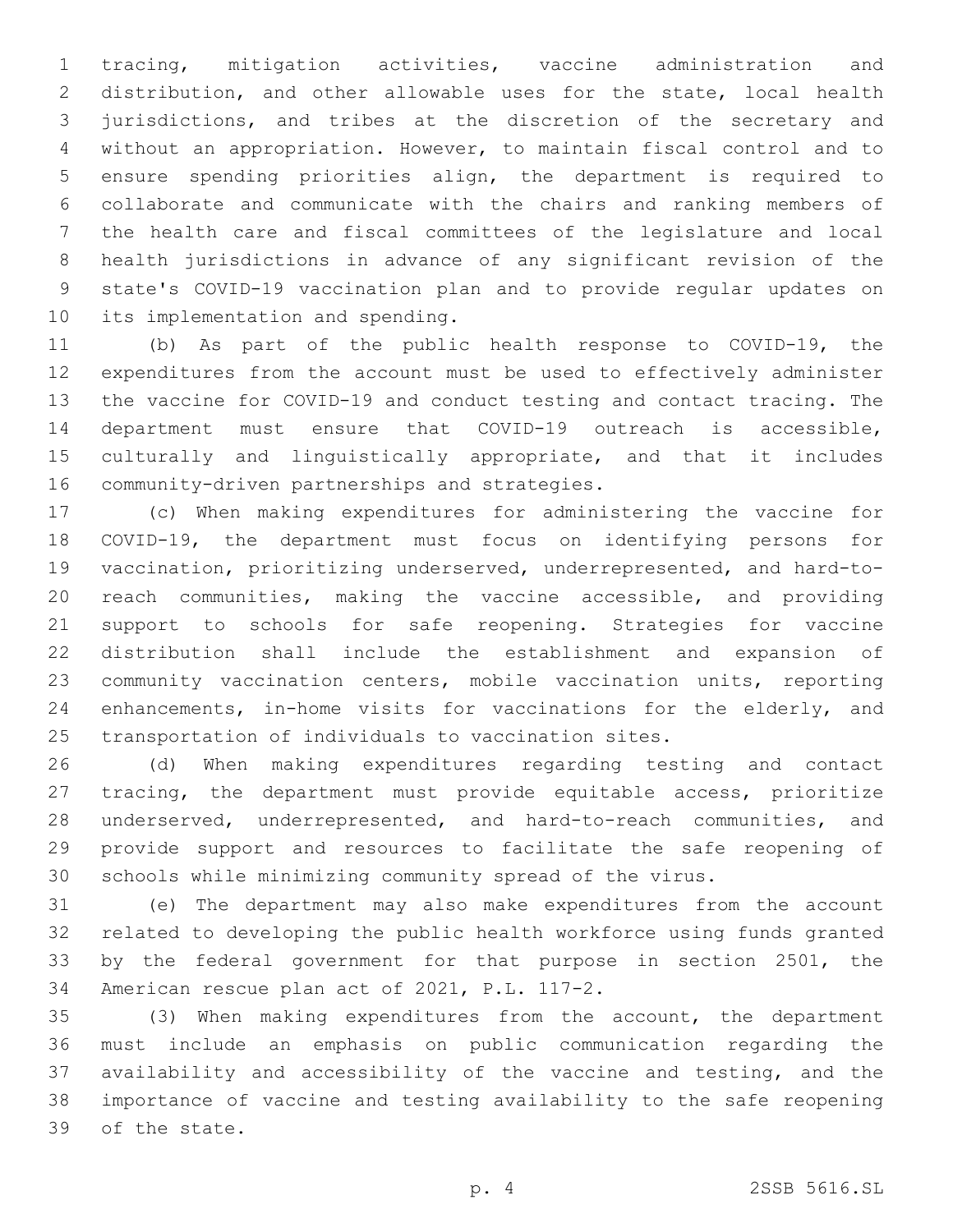(4)(a) The department must report to the fiscal and health care committees of the legislature on a monthly basis regarding its 3 COVID-19 response.

 (b) To the extent that it is available, the report must include data regarding vaccine distribution, testing, and contact tracing, as follows:6

 (i) The number of vaccines administered per day, including regional data regarding the location and age groups of persons receiving the vaccine, specifically identifying hard-to-reach communities in which vaccines were administered; and

 (ii) The number of tests conducted per week, including data specifically addressing testing conducted in hard-to-reach 13 communities.

 (c) The first monthly report is due no later than one month from February 19, 2021. Monthly reports are no longer required upon the department's determination that the remaining balance of the COVID-19 17 (( $\{\text{public health}\})$ ) public health response account is less than 18 \$100,000.

 **Sec. 8.** RCW 28A.300.820 and 2021 c 334 s 1901 are each reenacted 20 to read as follows:

 The elementary and secondary school emergency relief III account is created in the state treasury. Revenues attributable to section 2001, the American rescue plan act of 2021, P.L. 117-2 must be deposited into the account. Moneys in the account may be spent only 25 after appropriation.

 **Sec. 9.** 2018 c 298 s 7008 (uncodified) is reenacted and amended to read as follows:27

 The energy efficiency account is hereby created in the state treasury. The sums deposited in the energy efficiency account shall be appropriated and expended for loans, loan guarantees, and grants for projects that encourage the establishment and use of innovative and sustainable industries for renewable energy and energy efficiency 33 technology. The balance of state funds, federal funds, and loan repayments, from the energy recovery act account, are deposited in this account. Moneys in the account may also be appropriated and 36 expended for loans, loan guarantees, and grants for projects that achieve reductions in greenhouse gas emissions for emissions-intensive, trade-exposed industries.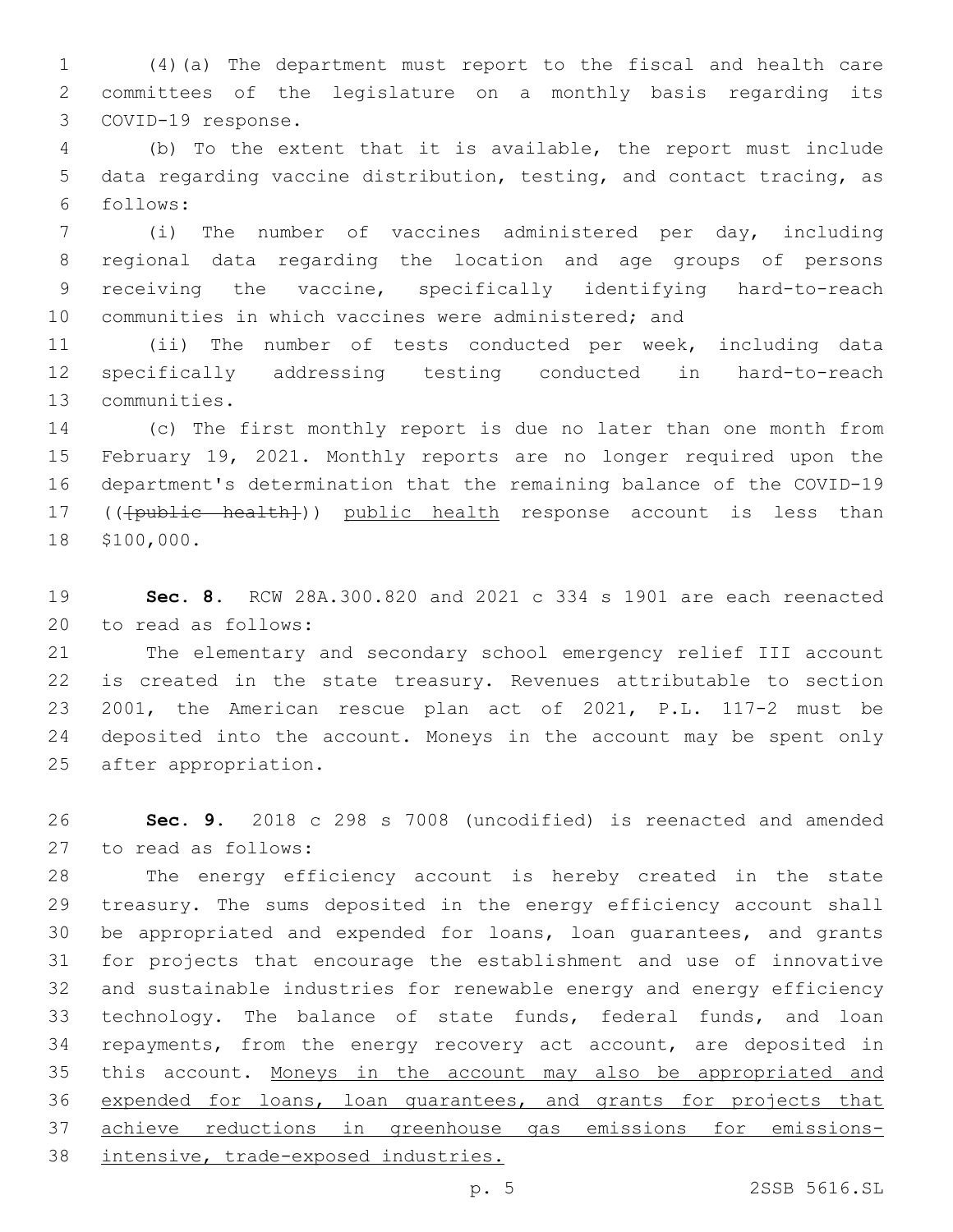**Sec. 10.** RCW 38.52.105 and 2021 c 334 s 963 are each amended to 2 read as follows:

 The disaster response account is created in the state treasury. Moneys may be placed in the account from legislative appropriations and transfers, federal appropriations, or any other lawful source. Moneys in the account may be spent only after appropriation. Expenditures from the account may be used only for support of state 8 agency and local government disaster response and recovery efforts, including response by state and local government and federally recognized tribes to the novel coronavirus pursuant to the gubernatorial declaration of emergency of February 29, 2020, and to reimburse the workers' compensation funds and self-insured employers under RCW 51.16.220. ((During the 2019-2021 and 2021-2023 fiscal 14 biennia, expenditures)) Expenditures from the disaster response account may be used for military department operations and to support wildland fire suppression preparedness, prevention, and restoration 17 activities by state agencies and local governments. ((During the 2017-2019 and 2019-2021 fiscal biennia, the)) The legislature may direct the treasurer to make transfers of moneys in the disaster 20 response account to the state general fund. ( $(It is the intent of the)$  legislature that these policies will be continued in subsequent fiscal biennia.))

 **Sec. 11.** RCW 41.05.143 and 2018 c 260 s 27 are each amended to 24 read as follows:

 (1) The uniform medical plan benefits administration account is created in the custody of the state treasurer. Only the director or the director's designee may authorize expenditures from the account. Moneys in the account shall be used exclusively for contracted expenditures for uniform medical plan claims administration, data analysis, utilization management, preferred provider administration, and activities related to benefits administration where the level of services provided pursuant to a contract fluctuate as a direct result of changes in uniform medical plan enrollment. Moneys in the account may also be used for administrative activities required to respond to new and unforeseen conditions that impact the uniform medical plan, but only when the authority and the office of financial management jointly agree that such activities must be initiated prior to the 38 next legislative session.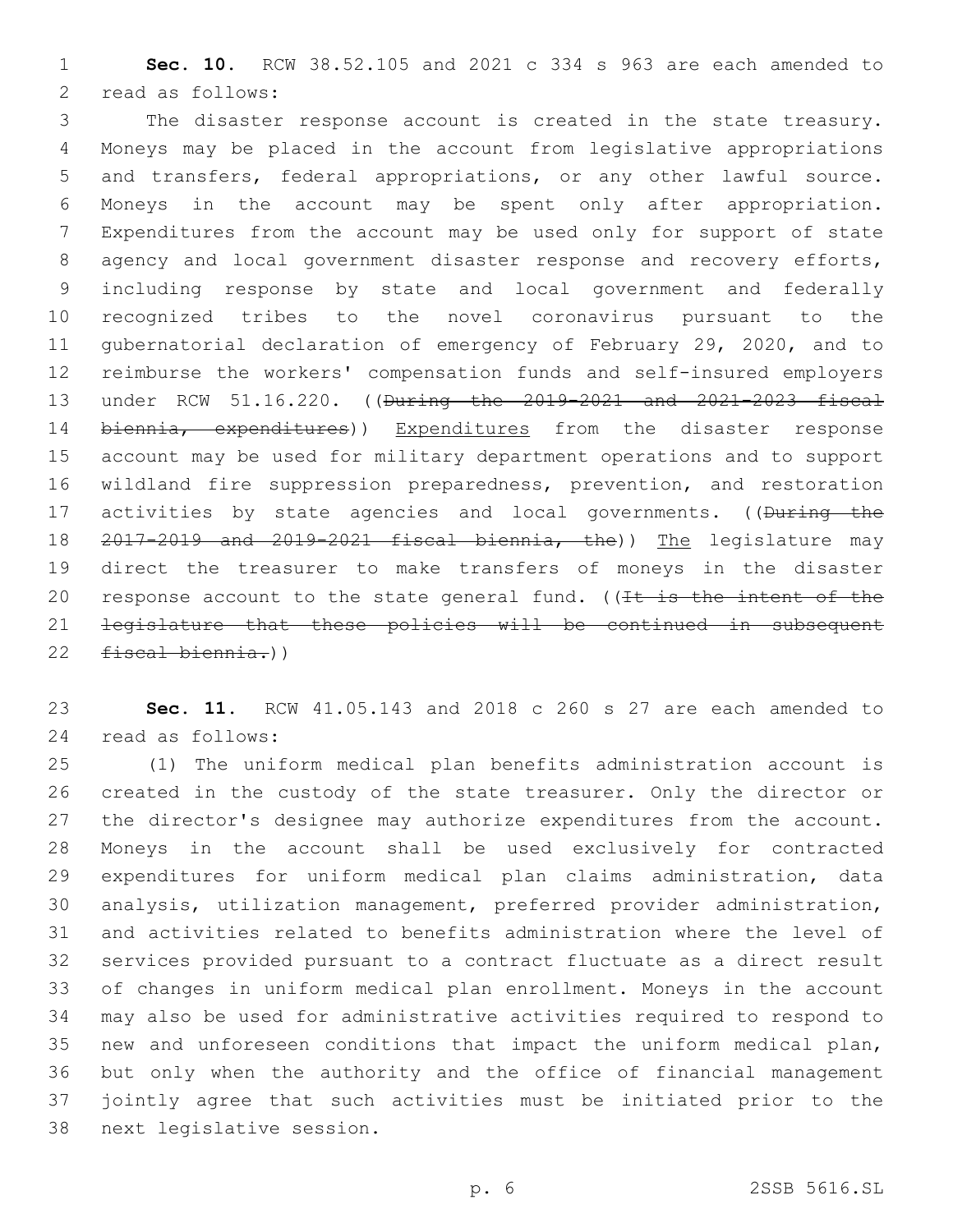(2) Receipts from amounts due from or on behalf of uniform medical plan enrollees for expenditures related to benefits administration, including moneys disbursed from the public employees' and retirees' insurance account, shall be deposited into the account. The account is subject to allotment procedures under chapter 43.88 RCW, but no appropriation is required for expenditures. All proposals for allotment increases shall be provided to the house of representatives appropriations committee and to the senate ways and means committee at the same time as they are provided to the office 10 of financial management.

 (3) The uniform dental plan benefits administration account is 12 created in the custody of the state treasurer. Only the director or the director's designee may authorize expenditures from the account. Moneys in the account shall be used exclusively for contracted expenditures related to benefits administration for the uniform dental plan as established under RCW 41.05.140. Receipts from amounts due from or on behalf of uniform dental plan enrollees for expenditures related to benefits administration, including moneys disbursed from the public employees' and retirees' insurance account, shall be deposited into the account. The account is subject to allotment procedures under chapter 43.88 RCW, but no appropriation is 22 required for expenditures.

 (4) ((The public employees' benefits board medical benefits 24 administration account is created in the custody of the state 25 treasurer. Only the director or the director's designee may authorize 26 expenditures from the account. Moneys in the account shall be used exclusively for contracted expenditures related to claims 28 administration, data analysis, utilization management, preferred provider administration, and other activities related to benefits administration for self-insured medical plans. Receipts from amounts due from or on behalf of enrollees for expenditures related to benefits administration, including moneys disbursed from the public employees' and retirees' insurance account, shall be deposited into 34 the account. The account is subject to allotment procedures under chapter 43.88 RCW, but an appropriation is not required for 36 expenditures.

 $(37 + 5)$ ) The school employees' benefits board medical benefits administrative account is created in the custody of the state treasurer. Only the director or the director's designee may authorize expenditures from the account. Moneys in the account shall be used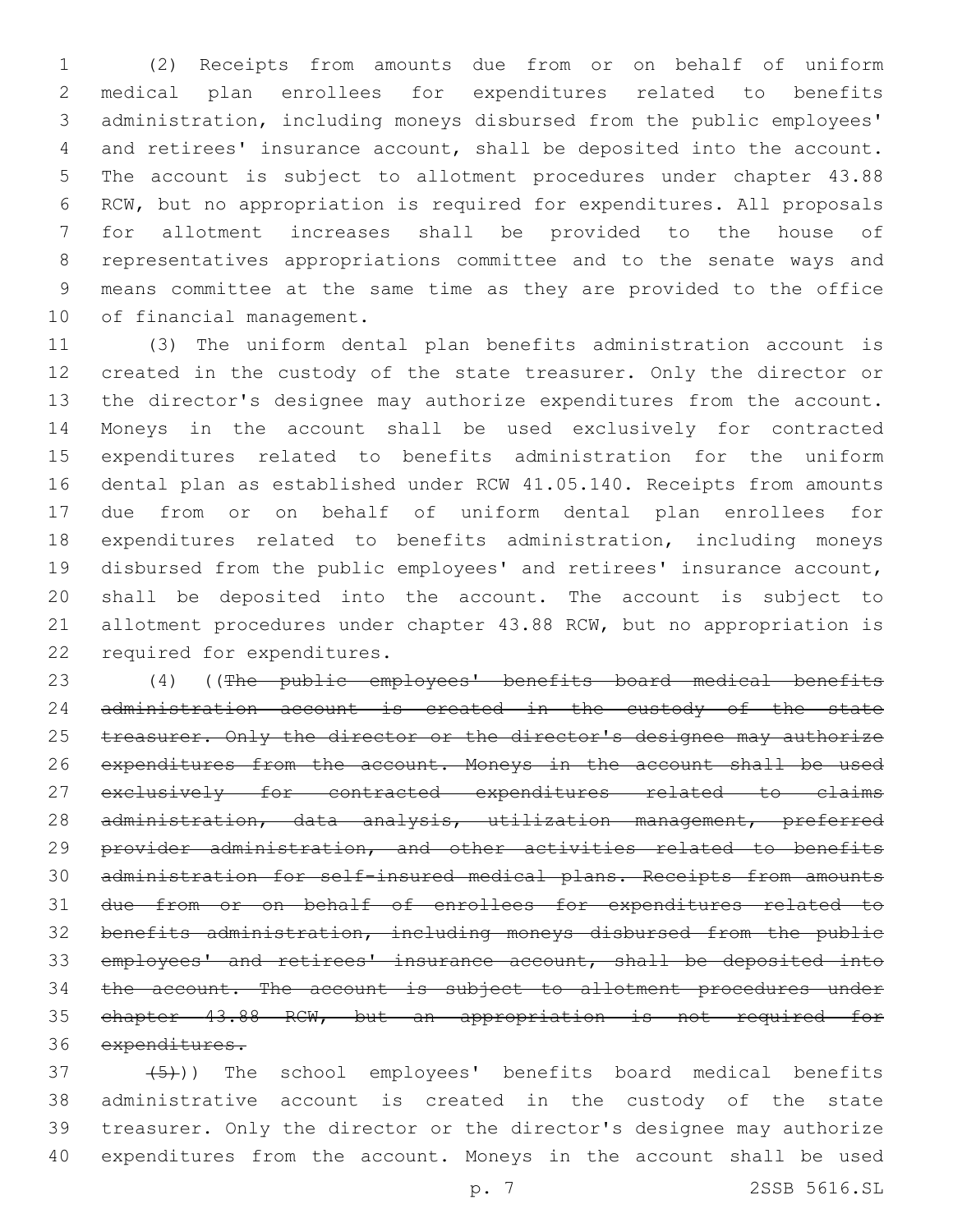exclusively for school employees' benefits board contracted expenditures related to claims administration, data analysis, utilization management, preferred provider administration, and other activities related to benefits administration for self-insured medical plans. Receipts from amounts due from or on behalf of enrollees for expenditures related to benefits administration, including moneys disbursed from the school employees' insurance account, shall be deposited into the account. The account is subject to allotment procedures under chapter 43.88 RCW, but no appropriation 10 is required for expenditures.

 $((+6+))$   $(5)$  The school employees' benefits board dental benefits administration account is created in the custody of the state treasurer. Only the director or the director's designee may authorize expenditures from the account. Moneys in the account shall be used exclusively for school employees' benefits board contracted expenditures related to benefits administration for the self-insured dental plan as established under RCW 41.05.140. Receipts from amounts due from or on behalf of the self-insured dental plan enrollees for expenditures related to benefits administration, including moneys disbursed from the school employees' insurance account, shall be deposited into the account. The account is subject to allotment procedures under chapter 43.88 RCW, but no appropriation is required 23 for expenditures.

 **Sec. 12.** RCW 41.06.280 and 2021 c 334 s 964 are each amended to 25 read as follows:

 (1) There is hereby created a fund within the state treasury, designated as the "personnel service fund," to be used by the office of financial management as a revolving fund for the payment of salaries, wages, and operations required for the administration of the provisions of this chapter, applicable provisions of chapter 41.04 RCW, and chapter 41.60 RCW. An amount not to exceed one and one-half percent of the salaries and wages for all positions in the classified service in each of the agencies subject to this chapter, except the institutions of higher education, shall be charged to the operations appropriations of each agency and credited to the personnel service fund as the allotments are approved pursuant to chapter 43.88 RCW. Subject to the above limitations, the amount shall be charged against the allotments pro rata, at a rate to be fixed by the director from time to time which, together with income derived

p. 8 2SSB 5616.SL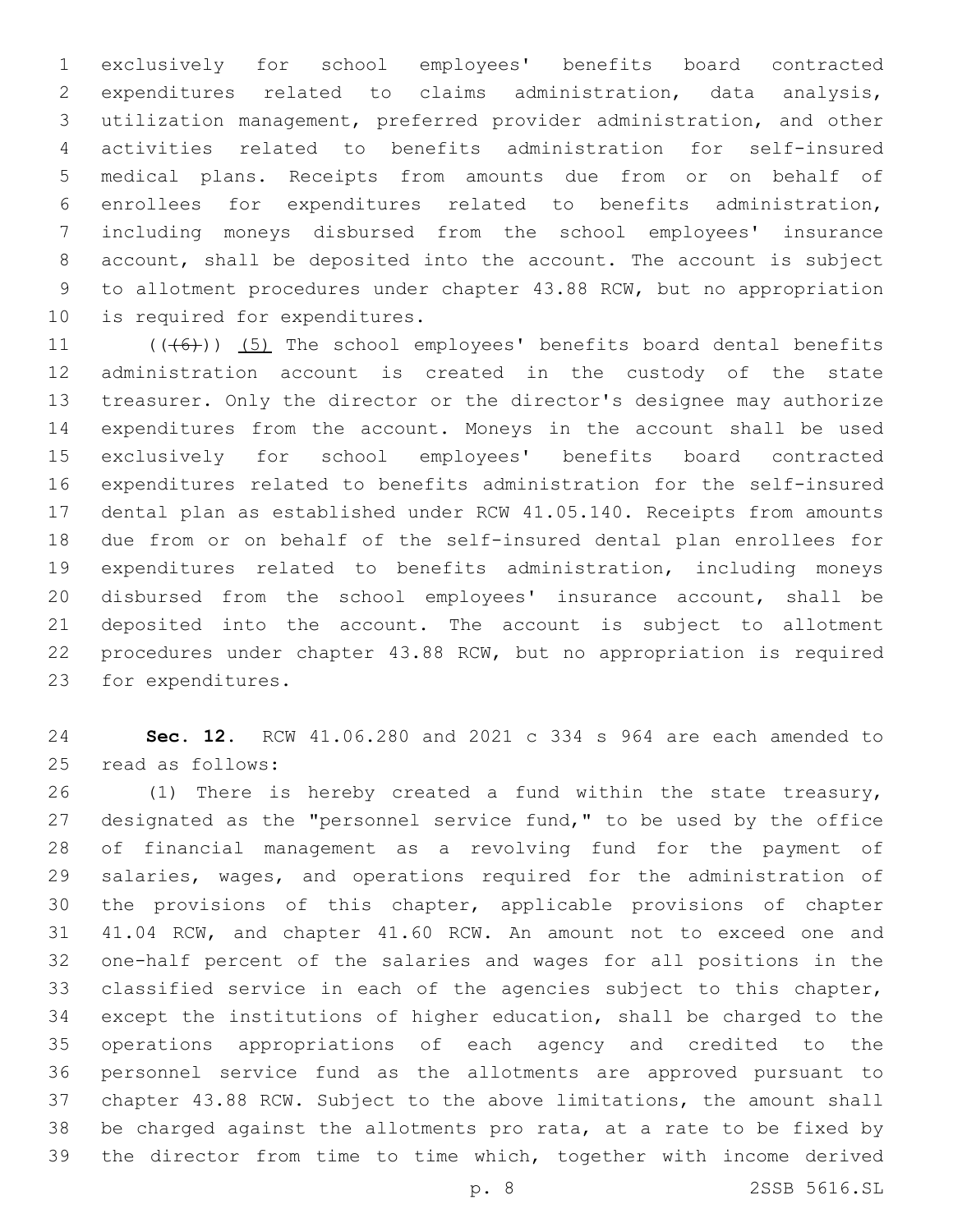from services rendered under RCW 41.06.080, will provide the office of financial management with funds to meet its anticipated expenditures during the allotment period, including the training requirements in RCW 41.06.500 and 41.06.530. All revenues, net of expenditures, previously derived from services provided by the department of enterprise services under RCW 41.06.080 must be 7 transferred to the enterprise services account.

 (2) The director shall fix the terms and charges for services rendered by the office of financial management pursuant to RCW 41.06.080, which amounts shall be credited to the personnel service fund and charged against the proper fund or appropriation of the recipient of such services on a monthly basis. Payment for services so rendered under RCW 41.06.080 shall be made on a monthly basis to the state treasurer and deposited in the personnel service fund.

 (3) Moneys from the personnel service fund shall be disbursed by the state treasurer by warrants on vouchers duly authorized by the 17 office of financial management.

 (4) ((During the 2019-2021 and 2021-2023 fiscal biennia, the)) 19 The office of financial management may use the personnel service fund to administer an employee transit pass program and other employment 21 benefits. The office of financial management must bill state agencies for the total cost of administering the program and payments received from agencies must be deposited in the personnel service fund.

 (((5) During the 2019-2021 fiscal biennium, the office of financial management may use the personnel service fund to administer an employee flexible spending arrangement. The office of financial management must bill state agencies for the total cost of administering the program and payments received from agencies must be deposited in the personnel service fund.))

 **Sec. 13.** RCW 43.08.190 and 2021 c 334 s 969 are each amended to 31 read as follows:

 There is hereby created a fund within the state treasury to be known as the "state treasurer's service fund." Such fund shall be used solely for the payment of costs and expenses incurred in the operation and administration of the state treasurer's office.

 Moneys shall be allocated monthly and placed in the state treasurer's service fund equivalent to a maximum of one percent of the trust and treasury average daily cash balances from the earnings generated under the authority of RCW 43.79A.040 and 43.84.080 other

p. 9 2SSB 5616.SL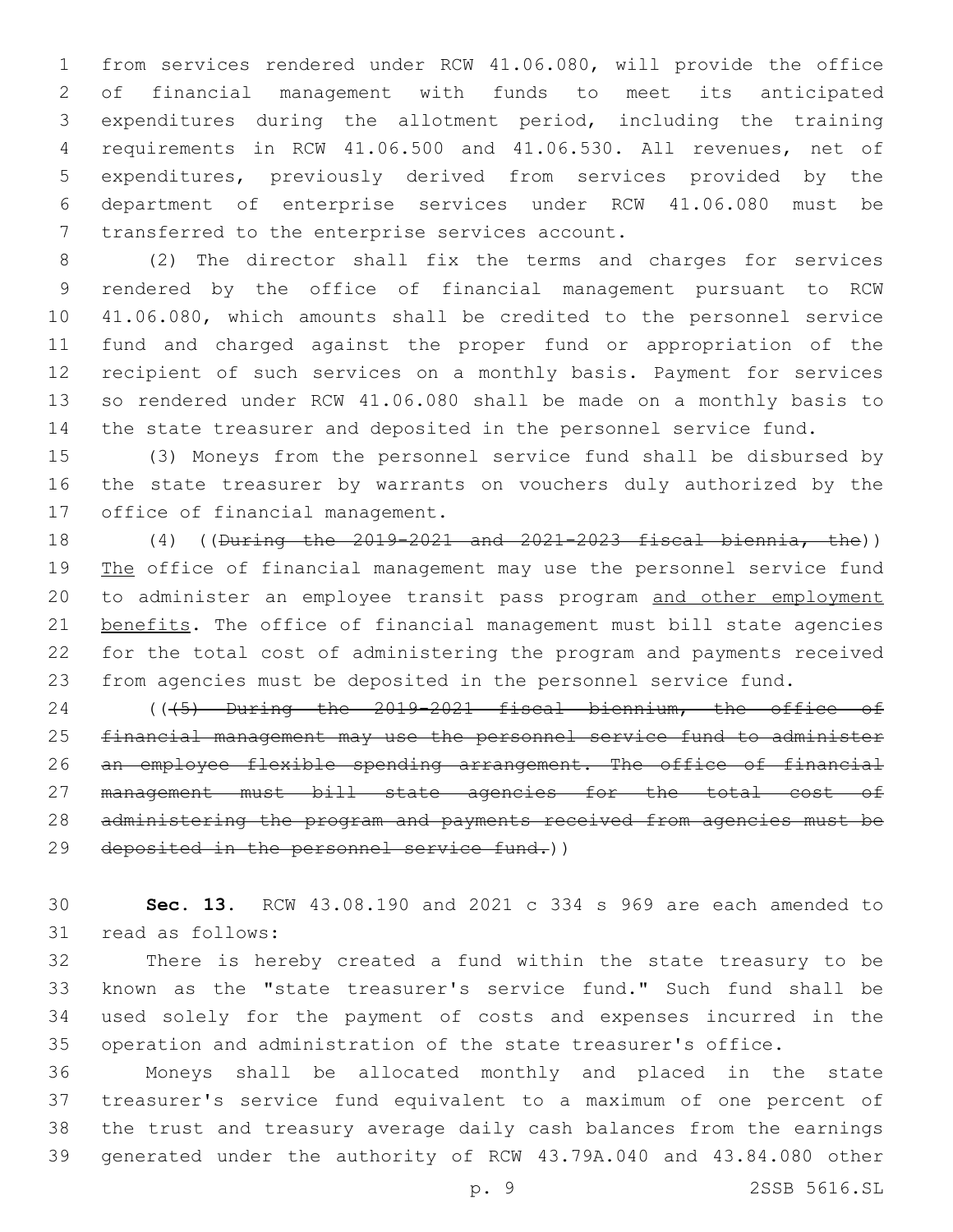than earnings generated from investment of balances in funds and accounts specified in RCW 43.79A.040(4)(c). The allocation shall precede the distribution of the remaining earnings as prescribed under RCW 43.79A.040 and 43.84.092. The state treasurer shall establish a uniform allocation rate for all funds and accounts; except that the state treasurer may negotiate a different allocation rate with any state agency that has independent authority over funds not statutorily required to be held in the state treasury or in the custody of the state treasurer. In no event shall the rate be less than the actual costs incurred by the state treasurer's office. If no 11 rate is separately negotiated, the default rate for any funds held shall be the rate set for funds held pursuant to statute.

 ((During the 2019-2021 and 2021-2023 fiscal biennia, the)) The legislature may direct the state treasurer to make transfers of money 15 in the state treasurer's service fund to the state general fund. ( $I\pm$  is the intent of the legislature that this policy will be continued in subsequent biennia.))

 **Sec. 14.** RCW 43.09.475 and 2021 c 334 s 970 are each amended to 19 read as follows:

 The performance audits of government account is hereby created in the custody of the state treasurer. Revenue identified in RCW 82.08.020(5) and 82.12.0201 shall be deposited in the account. Money in the account shall be used to fund the performance audits and follow-up performance audits under RCW 43.09.470 and shall be expended by the state auditor in accordance with chapter 1, Laws of 2006. Only the state auditor or the state auditor's designee may authorize expenditures from the account. The account is subject to allotment procedures under chapter 43.88 RCW, but an appropriation is not required for expenditures. ((During the 2019-2021 and 2021-2023 30 fiscal biennia, the)) The performance audits of government account may be appropriated for the joint legislative audit and review committee, the legislative evaluation and accountability program 33 committee, and for the office of financial management's( $(\tau)$ ) performance audit and compliance audit activities. During the 2019-2021 and 2021-2023 fiscal biennia, the performance audits of government account may be appropriated for the superintendent of public instruction, the department of fish and wildlife, and audits of school districts. In addition, during the 2019-2021 and 2021-2023 fiscal biennia the account may be used to fund the office of

p. 10 2SSB 5616.SL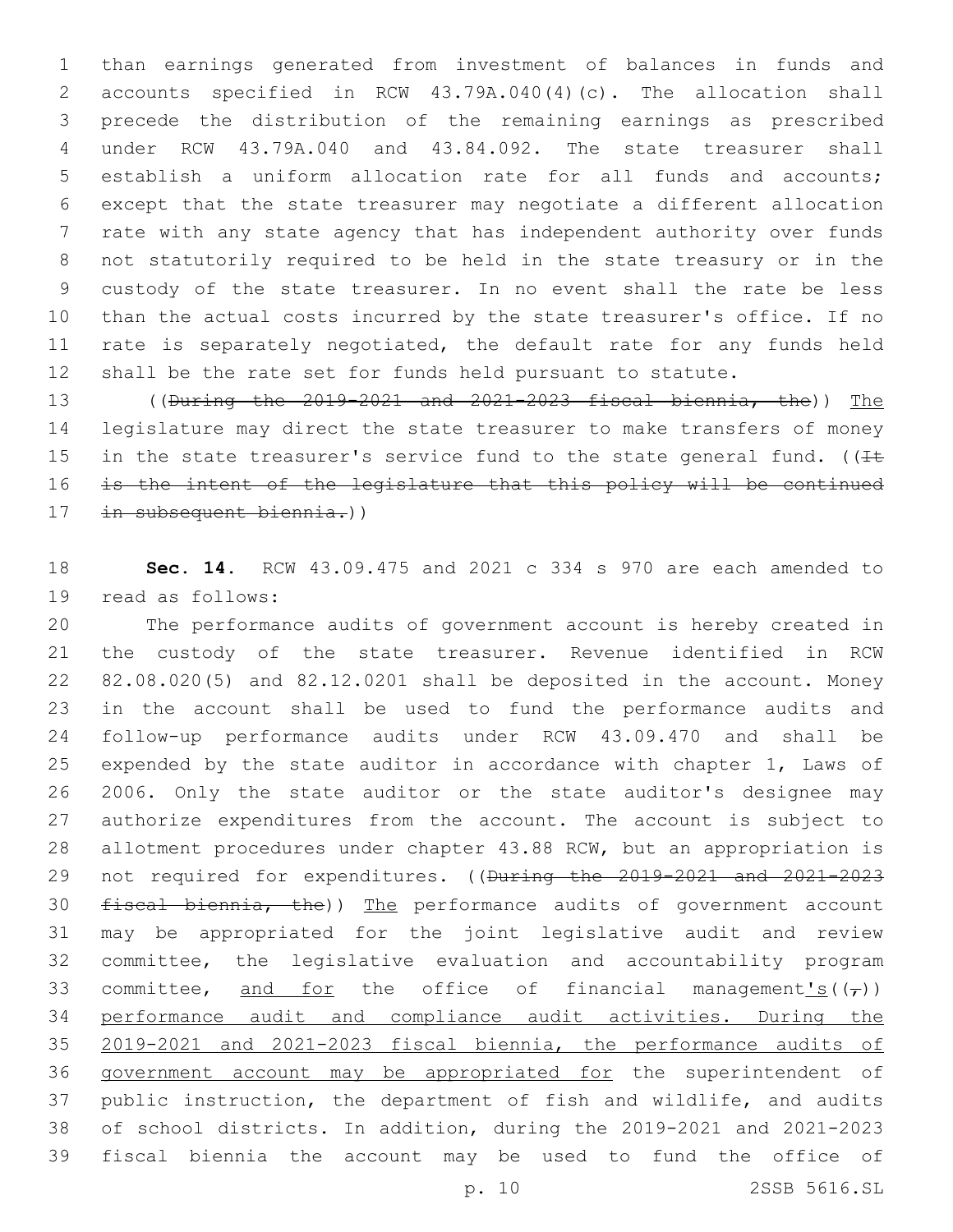financial management's contract for the compliance audit of the state auditor and audit activities at the department of revenue.

 **Sec. 15.** RCW 43.155.050 and 2021 c 334 s 979 and 2021 c 332 s 7031 are each reenacted and amended to read as follows:

 The public works assistance account is hereby established in the state treasury. Money may be placed in the public works assistance account from the proceeds of bonds when authorized by the legislature or from any other lawful source. Money in the public works assistance account shall be used to make loans and grants and to give financial guarantees to local governments for public works projects. Moneys in the account may also be appropriated or transferred to the water pollution control revolving fund and the drinking water assistance account to provide for state match requirements under federal law. Not more than twenty percent of the biennial capital budget appropriation to the public works board from this account may be expended or obligated for preconstruction loans and grants, emergency loans and grants, or loans and grants for capital facility planning under this chapter. Not more than ten percent of the biennial capital budget appropriation to the public works board from this account may be expended or obligated as grants for preconstruction, emergency, capital facility planning, and construction projects. During the 2017-2019 and 2019-2021 fiscal biennia, the legislature may appropriate moneys from the account for activities related to rural economic development, the growth management act, the aviation revitalization loan program, the community economic revitalization board broadband program, and the voluntary stewardship program. During the 2021-2023 biennium, the legislature may appropriate moneys from the account for activities related to the aviation revitalization board. During the 2019-2021 fiscal biennia, the legislature may direct the state treasurer to make transfers of moneys in the public works assistance account to the education legacy trust account. During the 2019-2021 and 2021-2023 fiscal biennia, the legislature may direct the state treasurer to make transfers of moneys in the public works assistance account to the statewide broadband account. ((During the 2021-2023 fiscal biennium, the)) The legislature may appropriate moneys from the public works assistance account for activities related to the voluntary stewardship program, rural economic development, and the growth management act.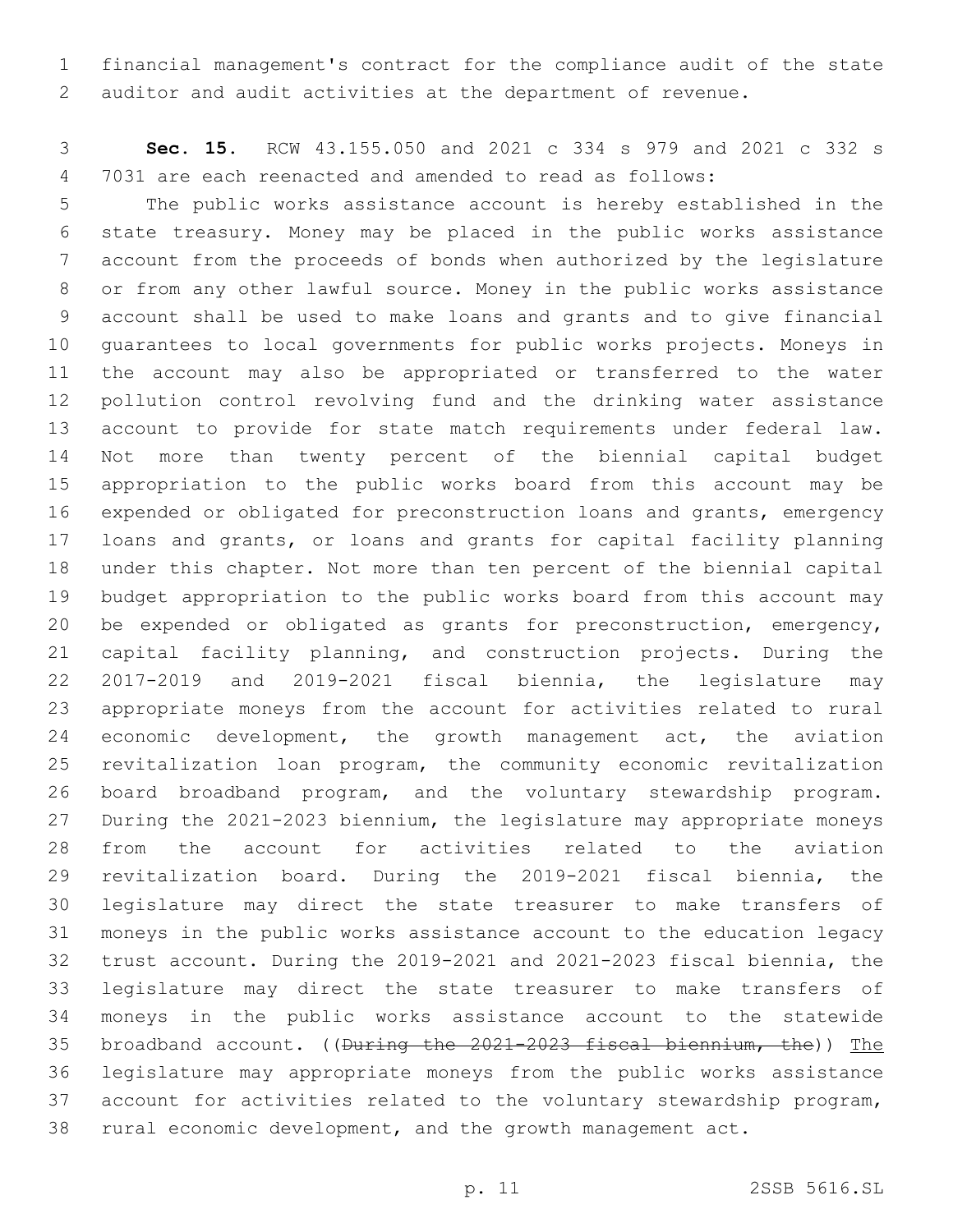**Sec. 16.** RCW 46.68.290 and 2021 c 333 s 713 are each amended to 2 read as follows:

 (1) The transportation partnership account is hereby created in 4 the ((state treasury)) motor vehicle fund. All distributions to the account from RCW 46.68.090 must be deposited into the account. Money in the account may be spent only after appropriation. Expenditures from the account must be used only for projects or improvements identified as 2005 transportation partnership projects or improvements in the omnibus transportation appropriations act, including any principal and interest on bonds authorized for the 11 projects or improvements.

12 (2) The legislature finds that:

 (a) Citizens demand and deserve accountability of transportation- related programs and expenditures. Transportation-related programs must continuously improve in quality, efficiency, and effectiveness 16 in order to increase public trust;

 (b) Transportation-related agencies that receive tax dollars must continuously improve the way they operate and deliver services so citizens receive maximum value for their tax dollars; and

 (c) Fair, independent, comprehensive performance audits of transportation-related agencies overseen by the elected state auditor 22 are essential to improving the efficiency, economy, and effectiveness 23 of the state's transportation system.

(3) For purposes of chapter 314, Laws of 2005:

 (a) "Performance audit" means an objective and systematic 26 assessment of a state agency or agencies or any of their programs, functions, or activities by the state auditor or designee in order to help improve agency efficiency, effectiveness, and accountability. Performance audits include economy and efficiency audits and program audits.30

 (b) "Transportation-related agency" means any state agency, board, or commission that receives funding primarily for transportation-related purposes. At a minimum, the department of transportation, the transportation improvement board or its successor entity, the county road administration board or its successor entity, and the traffic safety commission are considered transportation- related agencies. The Washington state patrol and the department of licensing shall not be considered transportation-related agencies 39 under chapter 314, Laws of 2005.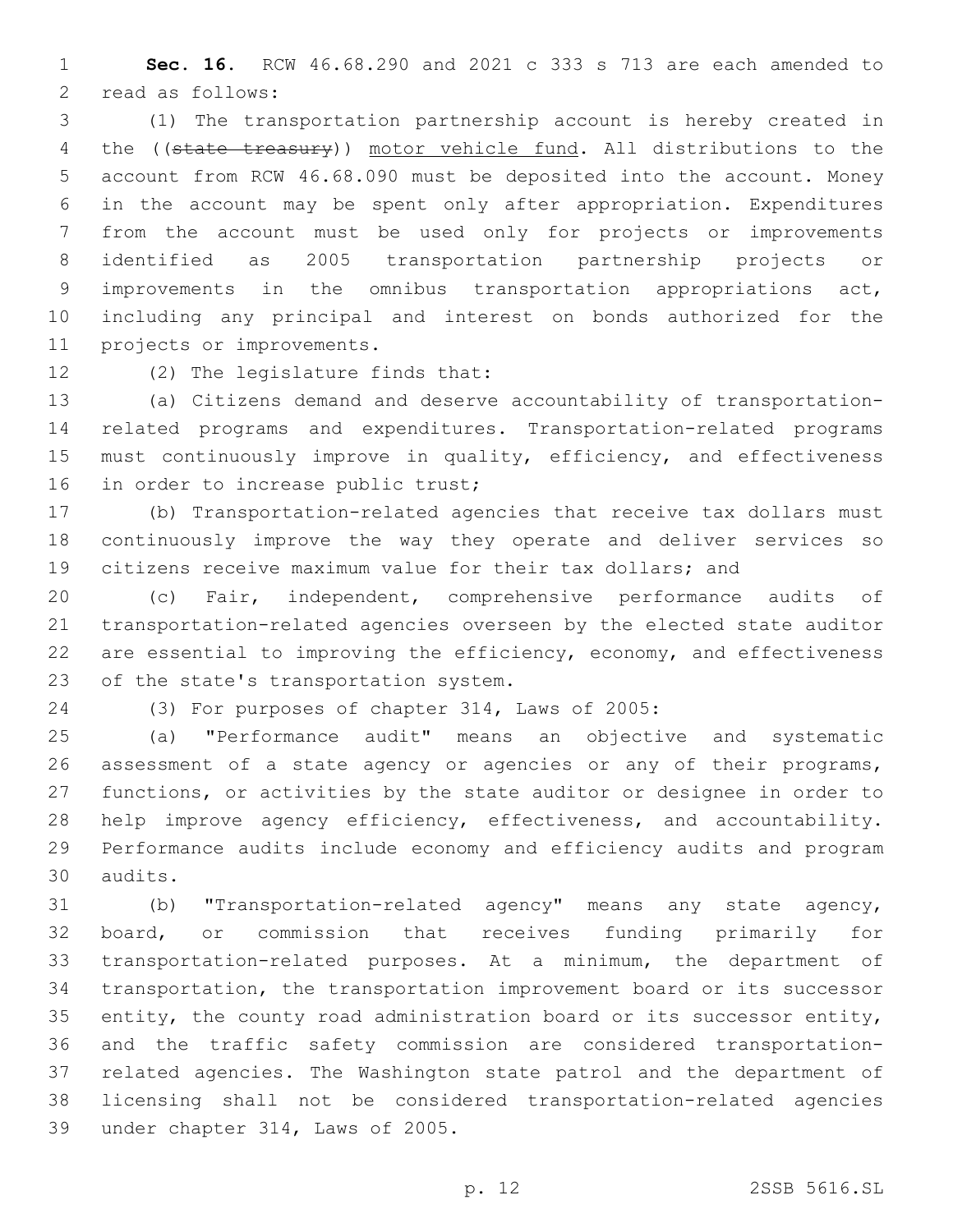(4) Within the authorities and duties under chapter 43.09 RCW, the state auditor shall establish criteria and protocols for performance audits. Transportation-related agencies shall be audited using criteria that include generally accepted government auditing standards as well as legislative mandates and performance objectives established by state agencies. Mandates include, but are not limited to, agency strategies, timelines, program objectives, and mission and 8 goals as required in RCW 43.88.090.

 (5) Within the authorities and duties under chapter 43.09 RCW, the state auditor may conduct performance audits for transportation- related agencies. The state auditor shall contract with private firms 12 to conduct the performance audits.

13 (6) The audits may include:

 (a) Identification of programs and services that can be 15 eliminated, reduced, consolidated, or enhanced;

 (b) Identification of funding sources to the transportation- related agency, to programs, and to services that can be eliminated, 18 reduced, consolidated, or enhanced;

 (c) Analysis of gaps and overlaps in programs and services and recommendations for improving, dropping, blending, or separating 21 functions to correct gaps or overlaps;

 (d) Analysis and recommendations for pooling information technology systems used within the transportation-related agency, and evaluation of information processing and telecommunications policy, 25 organization, and management;

 (e) Analysis of the roles and functions of the transportation- related agency, its programs, and its services and their compliance with statutory authority and recommendations for eliminating or changing those roles and functions and ensuring compliance with 30 statutory authority;

 (f) Recommendations for eliminating or changing statutes, rules, and policy directives as may be necessary to ensure that the transportation-related agency carry out reasonably and properly those 34 functions vested in the agency by statute;

 (g) Verification of the reliability and validity of transportation-related agency performance data, self-assessments, and performance measurement systems as required under RCW 43.88.090;

 (h) Identification of potential cost savings in the transportation-related agency, its programs, and its services;

(i) Identification and recognition of best practices;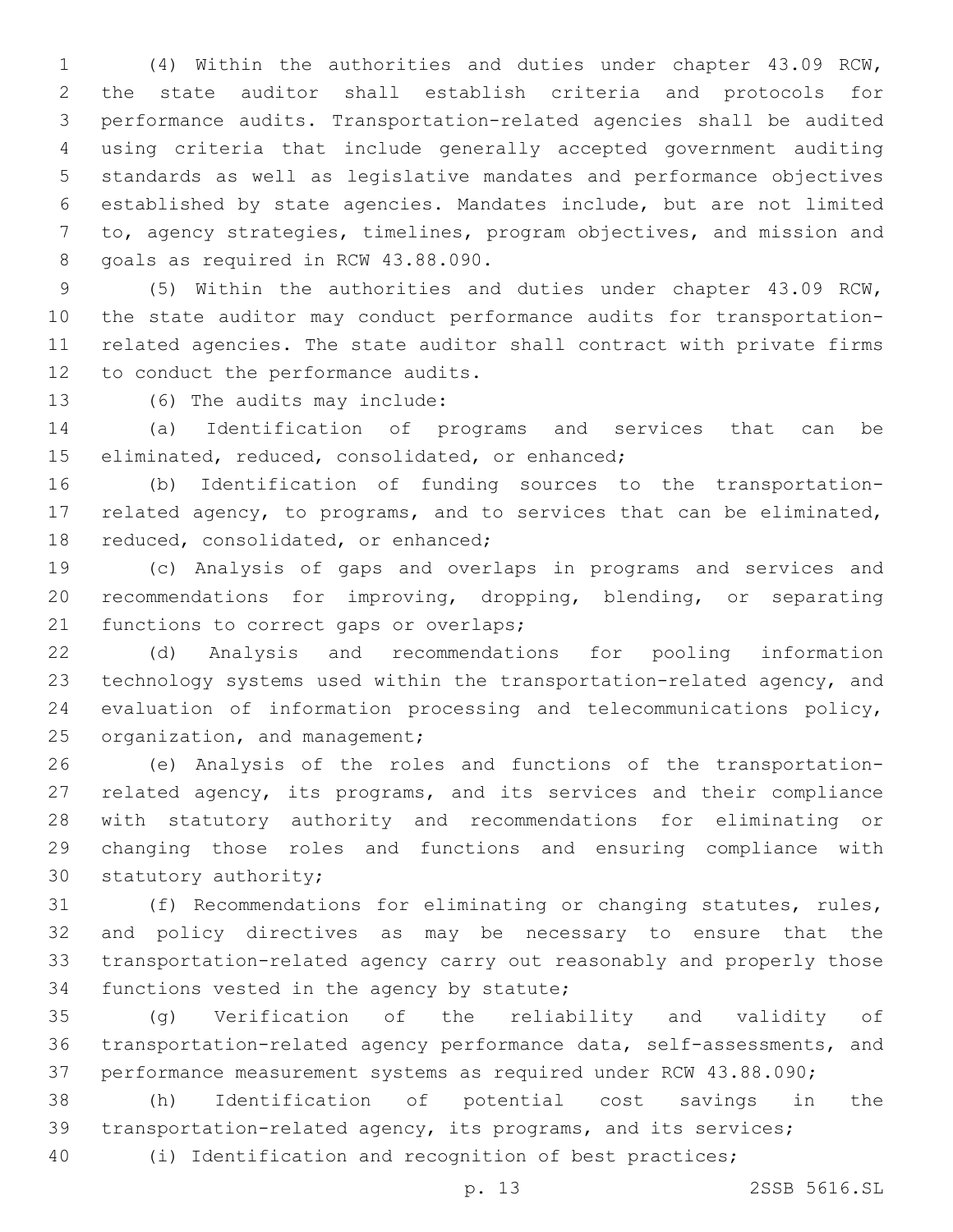(j) Evaluation of planning, budgeting, and program evaluation 2 policies and practices;

(k) Evaluation of personnel systems operation and management;

 (l) Evaluation of purchasing operations and management policies 5 and practices;

 (m) Evaluation of organizational structure and staffing levels, particularly in terms of the ratio of managers and supervisors to 8 nonmanagement personnel; and

 (n) Evaluation of transportation-related project costs, including but not limited to environmental mitigation, competitive bidding 11 practices, permitting processes, and capital project management.

 (7) Within the authorities and duties under chapter 43.09 RCW, the state auditor must provide the preliminary performance audit reports to the audited state agency for comment. The auditor also may seek input on the preliminary report from other appropriate officials. Comments must be received within thirty days after receipt of the preliminary performance audit report unless a different time period is approved by the state auditor. The final performance audit report shall include the objectives, scope, and methodology; the audit results, including findings and recommendations; the agency's response and conclusions; and identification of best practices.

 (8) The state auditor shall provide final performance audit reports to the citizens of Washington, the governor, the joint legislative audit and review committee, the appropriate legislative committees, and other appropriate officials. Final performance audit 26 reports shall be posted on the internet.

 (9) The audited transportation-related agency is responsible for follow-up and corrective action on all performance audit findings and recommendations. The audited agency's plan for addressing each audit finding and recommendation shall be included in the final audit report. The plan shall provide the name of the contact person responsible for each action, the action planned, and the anticipated completion date. If the audited agency does not agree with the audit findings and recommendations or believes action is not required, then the action plan shall include an explanation and specific reasons.

 The office of financial management shall require periodic progress reports from the audited agency until all resolution has occurred. The office of financial management is responsible for achieving audit resolution. The office of financial management shall annually report by December 31st the status of performance audit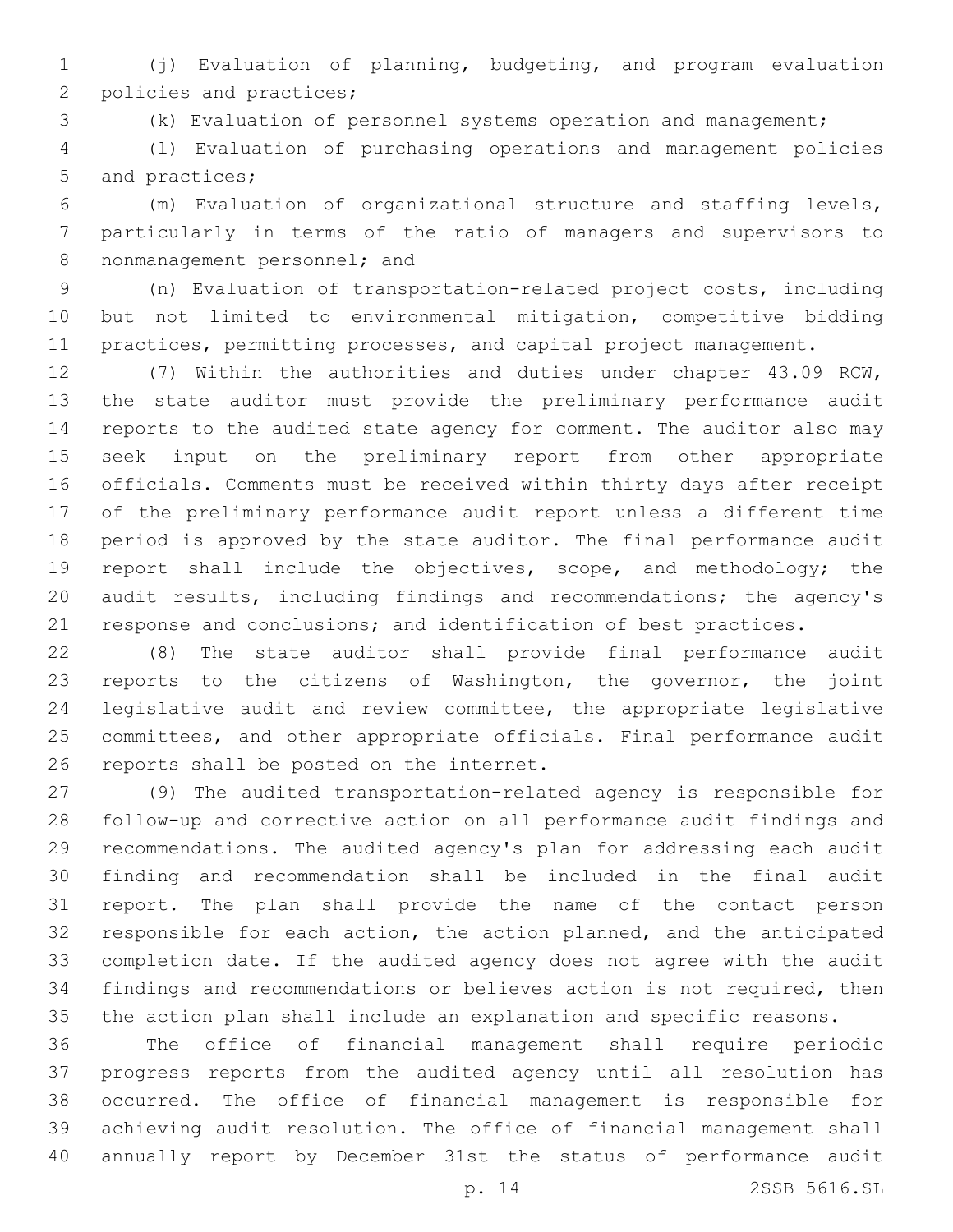resolution to the appropriate legislative committees and the state auditor. The legislature shall consider the performance audit results 3 in connection with the state budget process.

 The auditor may request status reports on specific audits or 5 findings.

 (10) For the period from July 1, 2005, until June 30, 2007, the amount of \$4,000,000 is appropriated from the transportation partnership account to the state auditors office for the purposes of 9 subsections (2) through (9) of this section.

 (11) During the 2015-2017 fiscal biennium, the legislature may transfer from the transportation partnership account to the connecting Washington account such amounts as reflect the excess fund balance of the transportation partnership account.

 (12) During the 2019-2021 and 2021-2023 fiscal biennia, the legislature may direct the state treasurer to make transfers of moneys in the transportation partnership account to the connecting Washington account, the motor vehicle fund, the Tacoma Narrows toll bridge account, and the capital vessel replacement account.

 **Sec. 17.** RCW 47.56.876 and 2021 c 333 s 709 and 2021 c 136 s 1 are each reenacted and amended to read as follows:

 (1) A special account to be known as the state route number 520 civil penalties account is created in the state treasury. All state route number 520 bridge replacement and HOV program civil penalties generated from the nonpayment of tolls on the state route number 520 corridor must be deposited into the account, as provided under RCW 47.56.870(4)(b)(vii). Moneys in the account may be spent only after appropriation. Expenditures from the account must be used to fund legal obligations associated with bonds and loans associated with the construction and operation of state route number 520 under circumstances where the toll revenue collections at the time are not sufficient to fully cover such legal obligations, and then may be used to fund any project within the state route number 520 bridge 33 replacement and HOV program, including mitigation. ((During the 2013-2015 and 2015-2017 fiscal biennia, the legislature may transfer from the state route number 520 civil penalties account to the state route number 520 corridor account such amounts as reflect the excess fund balance of the state route number 520 civil penalties account. Funds transferred must be used solely for capital expenditures for the state route number 520 bridge replacement and HOV project.)) The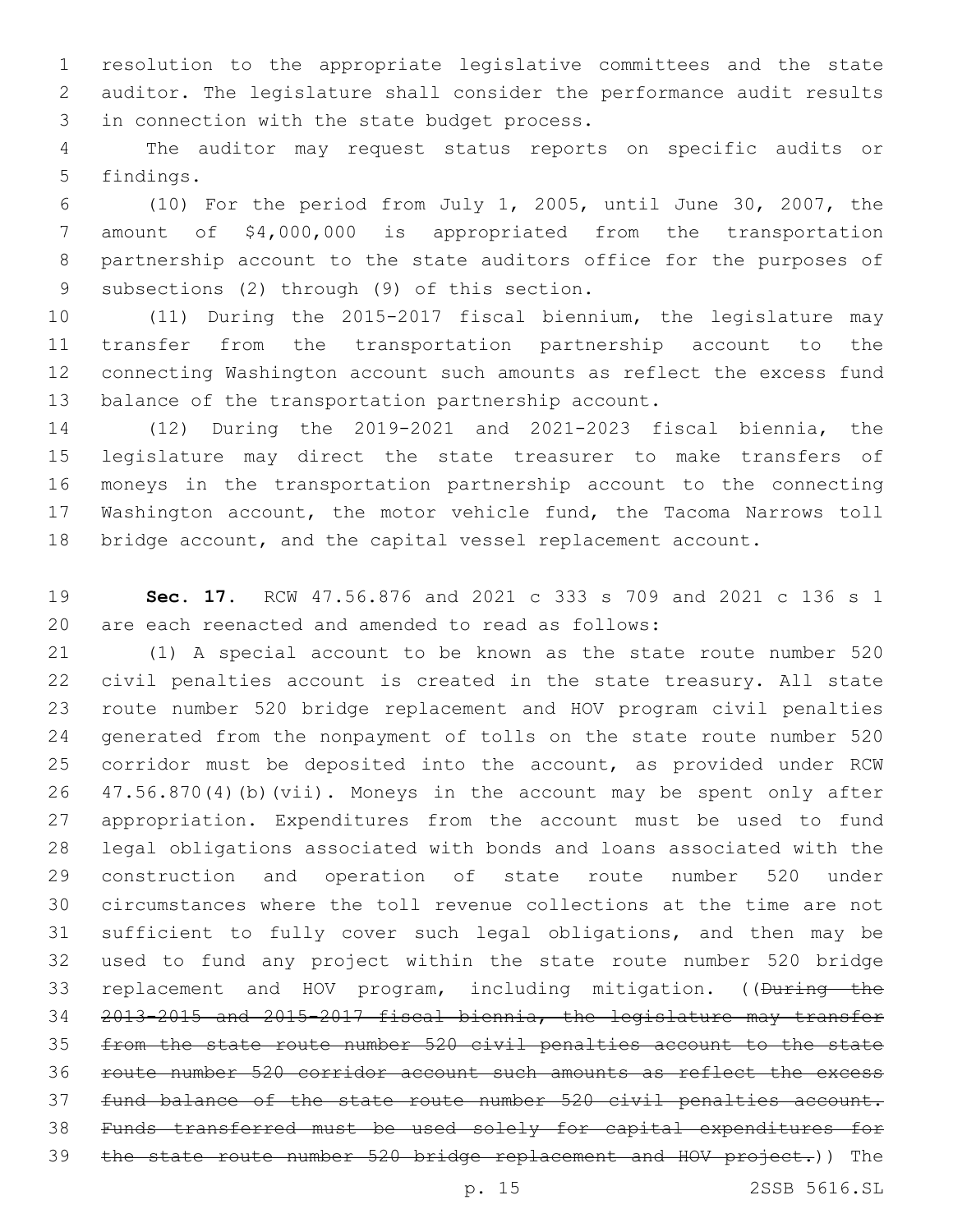legislature may direct the state treasurer to make transfers of moneys in the state route number 520 civil penalties account to the state route number 520 corridor account. During the 2021-2023 fiscal biennium, the legislature may direct the state treasurer to transfer moneys in the state route number 520 civil penalties account to the motor vehicle account.6

 (2) For purposes of this section, "legal obligations associated with bonds and loans" includes, but is not limited to, debt service and all other activities necessary to comply with financial covenants associated with state route number 520, costs associated with the civil penalties program, and operation and maintenance costs.

 **Sec. 18.** RCW 71.24.580 and 2021 c 334 s 989 are each amended to 13 read as follows:

 (1) The criminal justice treatment account is created in the state treasury. Moneys in the account may be expended solely for: (a) Substance use disorder treatment and treatment support services for 17 offenders with a substance use disorder that, if not treated, would result in addiction, against whom charges are filed by a prosecuting attorney in Washington state; (b) the provision of substance use disorder treatment services and treatment support services for nonviolent offenders within a drug court program; and (c) the administrative and overhead costs associated with the operation of a drug court. Amounts provided in this subsection must be used for treatment and recovery support services for criminally involved offenders and authorization of these services shall not be subject to determinations of medical necessity. During the 2019-2021 and 2021-2023 fiscal biennia, funding from the criminal justice treatment account may be used to provide treatment and support services through the conclusion of an individual's treatment plan to individuals participating in a drug court program as of February 24, 2021, if that individual wishes to continue treatment following dismissal of charges they were facing under RCW 69.50.4013(1). Such participation is voluntary and contingent upon substantial compliance with drug court program requirements. ((During the 2019-2021 and 2021-2023 35 fiscal biennia, the)) The legislature may appropriate from the account for municipal drug courts and increased treatment options. During the 2019-2021 fiscal biennium, the legislature may direct the state treasurer to make transfers of moneys in the criminal justice treatment account to the home security fund account created in RCW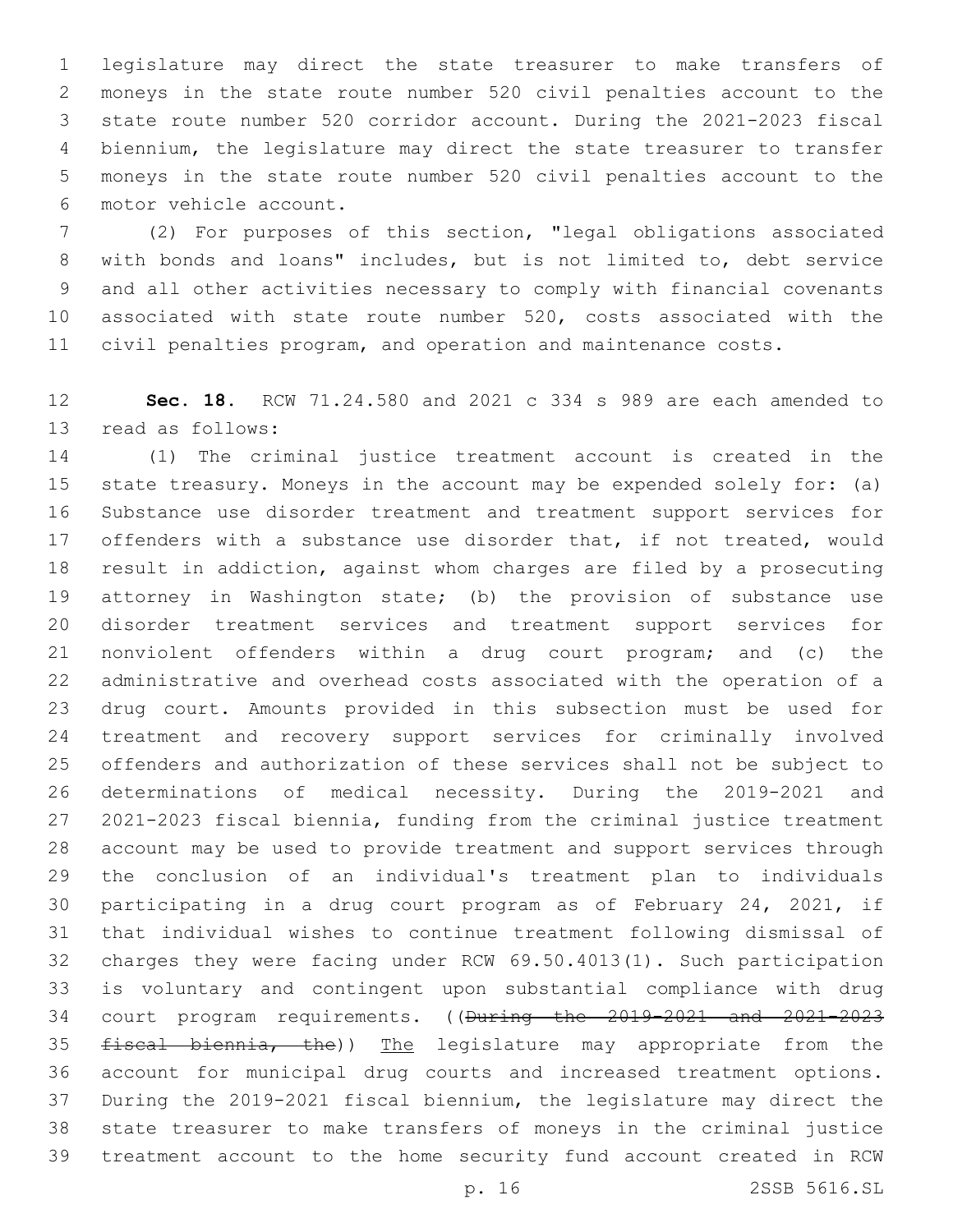43.185C.060. Moneys in the account may be spent only after 2 appropriation.

(2) For purposes of this section:3

 (a) "Treatment" means services that are critical to a participant's successful completion of his or her substance use disorder treatment program, including but not limited to the recovery support and other programmatic elements outlined in RCW 2.30.030 8 authorizing therapeutic courts; and

 (b) "Treatment support" includes transportation to or from inpatient or outpatient treatment services when no viable alternative exists, and child care services that are necessary to ensure a participant's ability to attend outpatient treatment sessions.

 (3) Revenues to the criminal justice treatment account consist 14 of: (a) Funds transferred to the account pursuant to this section; and (b) any other revenues appropriated to or deposited in the 16 account.

 (4)(a) For the fiscal year beginning July 1, 2005, and each 18 subsequent fiscal year, the state treasurer shall transfer eight million two hundred fifty thousand dollars from the general fund to the criminal justice treatment account, divided into four equal quarterly payments. For the fiscal year beginning July 1, 2006, and each subsequent fiscal year, the amount transferred shall be increased on an annual basis by the implicit price deflator as published by the federal bureau of labor statistics.

 (b) In each odd-numbered year, the legislature shall appropriate the amount transferred to the criminal justice treatment account in (a) of this subsection to the department for the purposes of 28 subsection (5) of this section.

 (5) Moneys appropriated to the authority from the criminal justice treatment account shall be distributed as specified in this subsection. The authority may retain up to three percent of the amount appropriated under subsection (4)(b) of this section for its 33 administrative costs.

 (a) Seventy percent of amounts appropriated to the authority from the account shall be distributed to counties pursuant to the distribution formula adopted under this section. The authority, in consultation with the department of corrections, the Washington state association of counties, the Washington state association of drug court professionals, the superior court judges' association, the Washington association of prosecuting attorneys, representatives of

p. 17 2SSB 5616.SL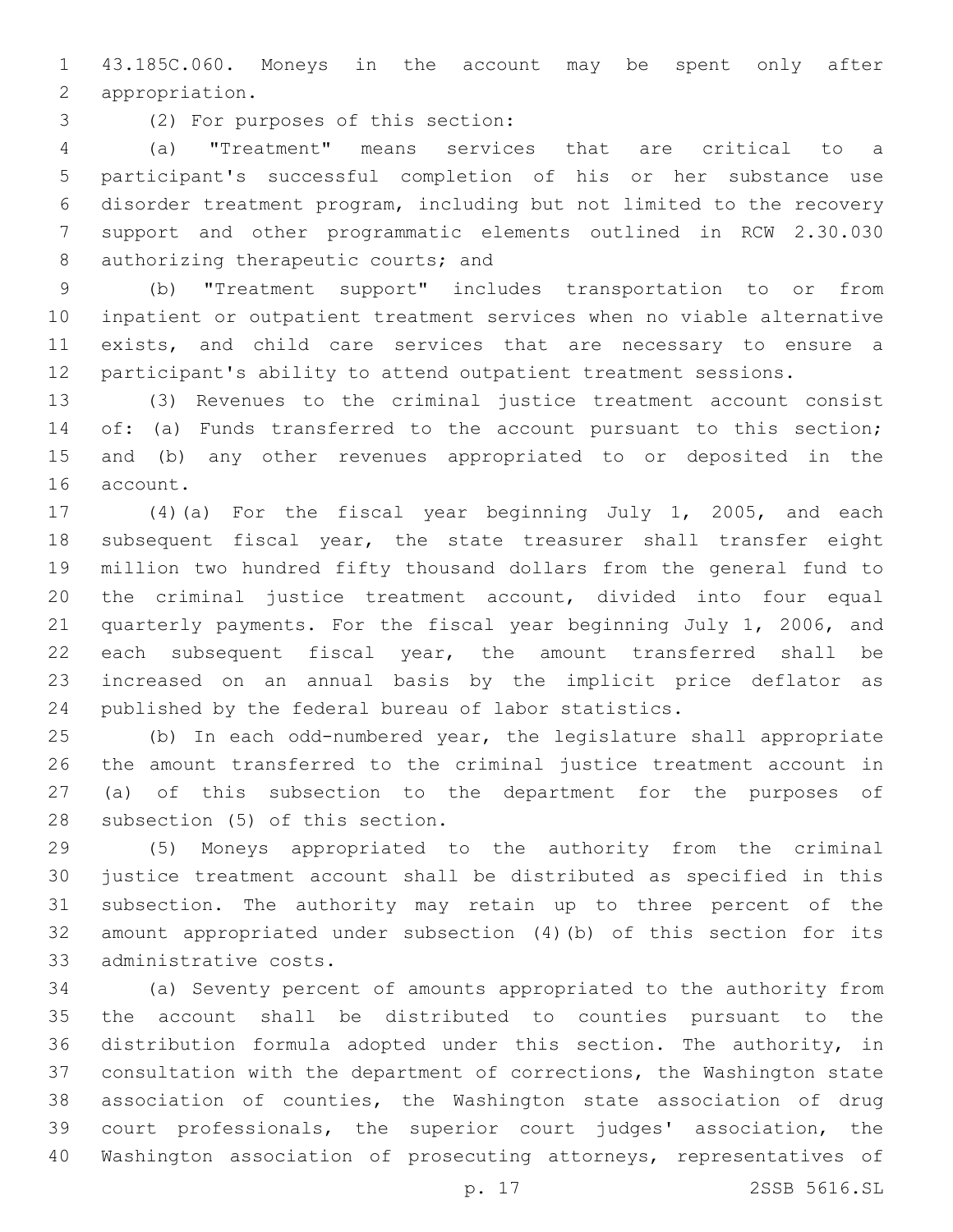the criminal defense bar, representatives of substance use disorder treatment providers, and any other person deemed by the authority to be necessary, shall establish a fair and reasonable methodology for distribution to counties of moneys in the criminal justice treatment account. County or regional plans submitted for the expenditure of formula funds must be approved by the panel established in (b) of 7 this subsection.

 (b) Thirty percent of the amounts appropriated to the authority from the account shall be distributed as grants for purposes of treating offenders against whom charges are filed by a county prosecuting attorney. The authority shall appoint a panel of representatives from the Washington association of prosecuting attorneys, the Washington association of sheriffs and police chiefs, the superior court judges' association, the Washington state association of counties, the Washington defender's association or the Washington association of criminal defense lawyers, the department of corrections, the Washington state association of drug court professionals, and substance use disorder treatment providers. The panel shall review county or regional plans for funding under (a) of this subsection and grants approved under this subsection. The panel shall attempt to ensure that treatment as funded by the grants is 22 available to offenders statewide.

 (6) The county alcohol and drug coordinator, county prosecutor, county sheriff, county superior court, a substance abuse treatment provider appointed by the county legislative authority, a member of the criminal defense bar appointed by the county legislative 27 authority, and, in counties with a drug court, a representative of the drug court shall jointly submit a plan, approved by the county legislative authority or authorities, to the panel established in subsection (5)(b) of this section, for disposition of all the funds provided from the criminal justice treatment account within that county. The submitted plan should incorporate current evidence-based practices in substance use disorder treatment. The funds shall be used solely to provide approved alcohol and substance use disorder treatment pursuant to RCW 71.24.560 and treatment support services. No more than ten percent of the total moneys received under subsections (4) and (5) of this section by a county or group of counties participating in a regional agreement shall be spent for 39 treatment support services.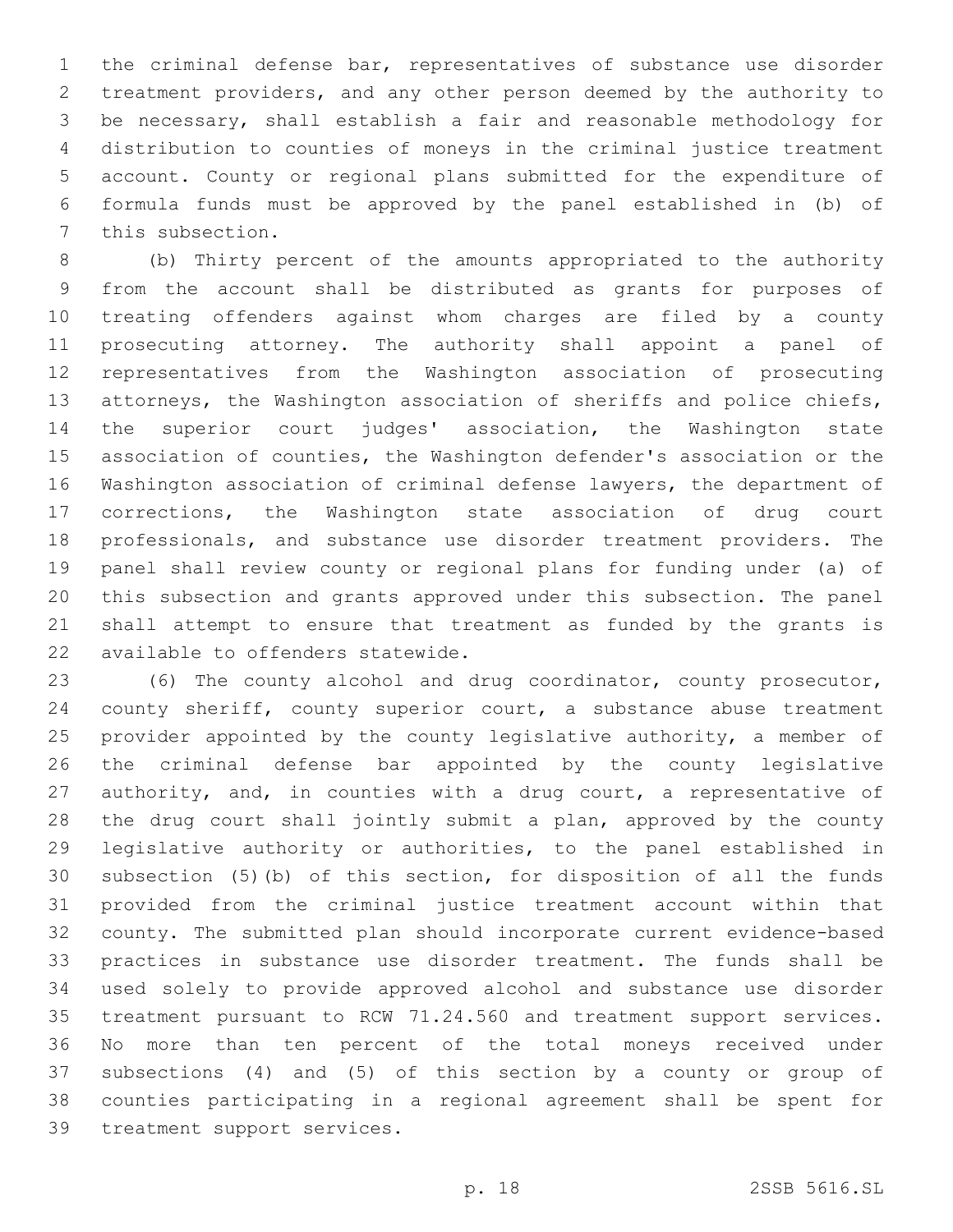(7) Counties are encouraged to consider regional agreements and submit regional plans for the efficient delivery of treatment under 3 this section.

 (8) Moneys allocated under this section shall be used to supplement, not supplant, other federal, state, and local funds used 6 for substance abuse treatment.

 (9) If a region or county uses criminal justice treatment account funds to support a therapeutic court, the therapeutic court must allow the use of all medications approved by the federal food and drug administration for the treatment of opioid use disorder as deemed medically appropriate for a participant by a medical professional. If appropriate medication-assisted treatment resources are not available or accessible within the jurisdiction, the health care authority's designee for assistance must assist the court with 15 acquiring the resource.

 (10) Counties must meet the criteria established in RCW  $17 \quad 2.30.030(3)$ .

 (11) The authority shall annually review and monitor the expenditures made by any county or group of counties that receives appropriated funds distributed under this section. Counties shall repay any funds that are not spent in accordance with the 22 requirements of its contract with the authority.

 **Sec. 19.** RCW 79.105.150 and 2021 c 334 s 996 and 2021 c 209 s 16 are each reenacted and amended to read as follows:

 (1) After deduction for management costs as provided in RCW 79.64.040 and payments to towns under RCW 79.115.150(2), all moneys received by the state from the sale or lease of state-owned aquatic lands and from the sale of valuable material from state-owned aquatic lands shall be deposited in the aquatic lands enhancement account which is hereby created in the state treasury. After appropriation, these funds shall be used solely for aquatic lands enhancement projects; for the purchase, improvement, or protection of aquatic lands for public purposes; for providing and improving access to the 34 lands; and for volunteer cooperative fish and game projects. ((During the 2017-2019, 2019-2021, and 2021-2023 fiscal biennia, the)) The aquatic lands enhancement account may be used to support the shellfish program, the ballast water program, hatcheries, the Puget Sound toxic sampling program and steelhead mortality research at the department of fish and wildlife, the knotweed program at the

p. 19 2SSB 5616.SL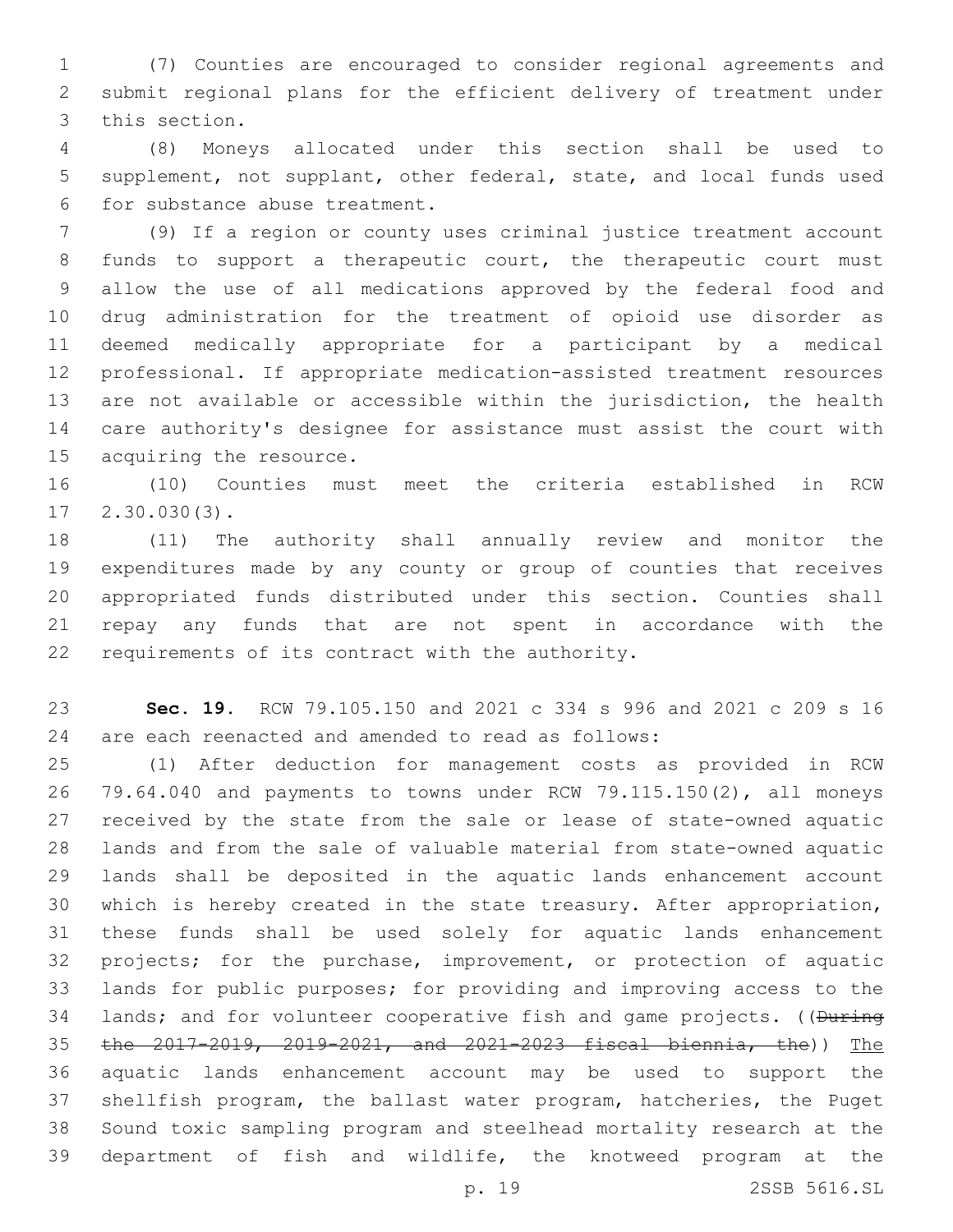department of agriculture, actions at the University of Washington for reducing ocean acidification, which may include the creation of a center on ocean acidification, the Puget SoundCorps program, and support of the marine resource advisory council and the Washington coastal marine advisory council. During the 2017-2019 and 2019-2021 fiscal biennia, the legislature may transfer from the aquatic lands enhancement account to the geoduck aquaculture research account for research related to shellfish aquaculture. During the 2015-2017 fiscal biennium, the legislature may transfer moneys from the aquatic lands enhancement account to the marine resources stewardship trust 11 account.

 (2) In providing grants for aquatic lands enhancement projects, the recreation and conservation funding board shall:

 (a) Require grant recipients to incorporate the environmental 15 benefits of the project into their grant applications;

 (b) Utilize the statement of environmental benefits, consideration, except as provided in RCW 79.105.610, of whether the applicant is a Puget Sound partner, as defined in RCW 90.71.010, whether a project is referenced in the action agenda developed by the Puget Sound partnership under RCW 90.71.310, and except as otherwise provided in RCW 79.105.630, and effective one calendar year following the development and statewide availability of urban forestry management plans and ordinances under RCW 76.15.090, whether the applicant is an entity that has been recognized, and what gradation 25 of recognition was received, in the evergreen community designation program created in RCW 76.15.090 in its prioritization and selection 27 process; and

 (c) Develop appropriate outcome-focused performance measures to be used both for management and performance assessment of the grants.

 (3) To the extent possible, the department should coordinate its performance measure system with other natural resource-related 32 agencies as defined in RCW 43.41.270.

 (4) The department shall consult with affected interest groups in 34 implementing this section.

 (5) Any project designed to address the restoration of Puget Sound may be funded under this chapter only if the project is not in conflict with the action agenda developed by the Puget Sound 38 partnership under RCW 90.71.310.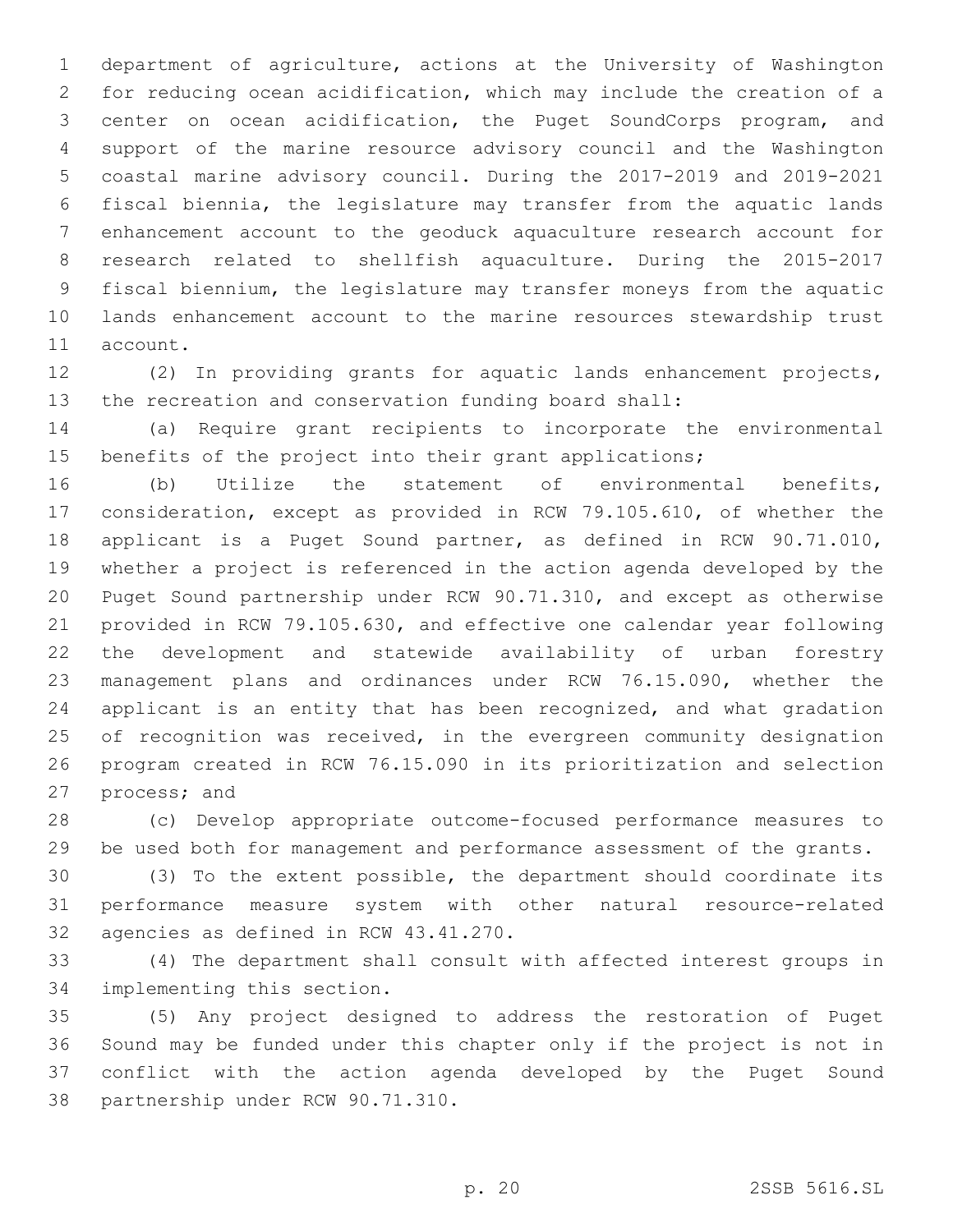**Sec. 20.** RCW 82.08.170 and 2021 c 334 s 998 are each amended to 2 read as follows:

 (1) Except as provided in subsections (4) and (5) of this section, during the months of January, April, July, and October of each year, the state treasurer must make the transfers required under subsections (2) and (3) of this section from the liquor excise tax fund and then the apportionment and distribution of all remaining moneys in the liquor excise tax fund to the counties, cities, and towns in the following proportions: (a) Twenty percent of the moneys in the liquor excise tax fund must be divided among and distributed to the counties of the state in accordance with the provisions of RCW 66.08.200; and (b) eighty percent of the moneys in the liquor excise tax fund must be divided among and distributed to the cities and towns of the state in accordance with the provisions of RCW 15 66.08.210.

 (2) Each fiscal quarter and prior to making the twenty percent distribution to counties under subsection (1)(a) of this section, the treasurer shall transfer to the liquor revolving fund created in RCW 66.08.170 sufficient moneys to fund the allotments from any legislative appropriations for county research and services as 21 provided under chapter 43.110 RCW.

 (3) During the months of January, April, July, and October of each year, the state treasurer must transfer two million five hundred thousand dollars from the liquor excise tax fund to the state general 25 fund.

 (4) During calendar year 2012, the October distribution under subsection (1) of this section and the July and October transfers under subsections (2) and (3) of this section must not be made. During calendar year 2013, the January, April, and July distributions under subsection (1) of this section and transfers under subsections (2) and (3) of this section must not be made.

 (5) ((During the 2015-2017, 2019-2021, and 2021-2023 fiscal 33 biennia, the)) The liquor excise tax fund may be appropriated for the local government fiscal note program in the department of commerce. 35 ((It is the intent of the legislature to continue this policy in the subsequent fiscal biennium.))

 **Sec. 21.** RCW 82.14.310 and 2021 c 334 s 999 and 2021 c 296 s 2 are each reenacted and amended to read as follows: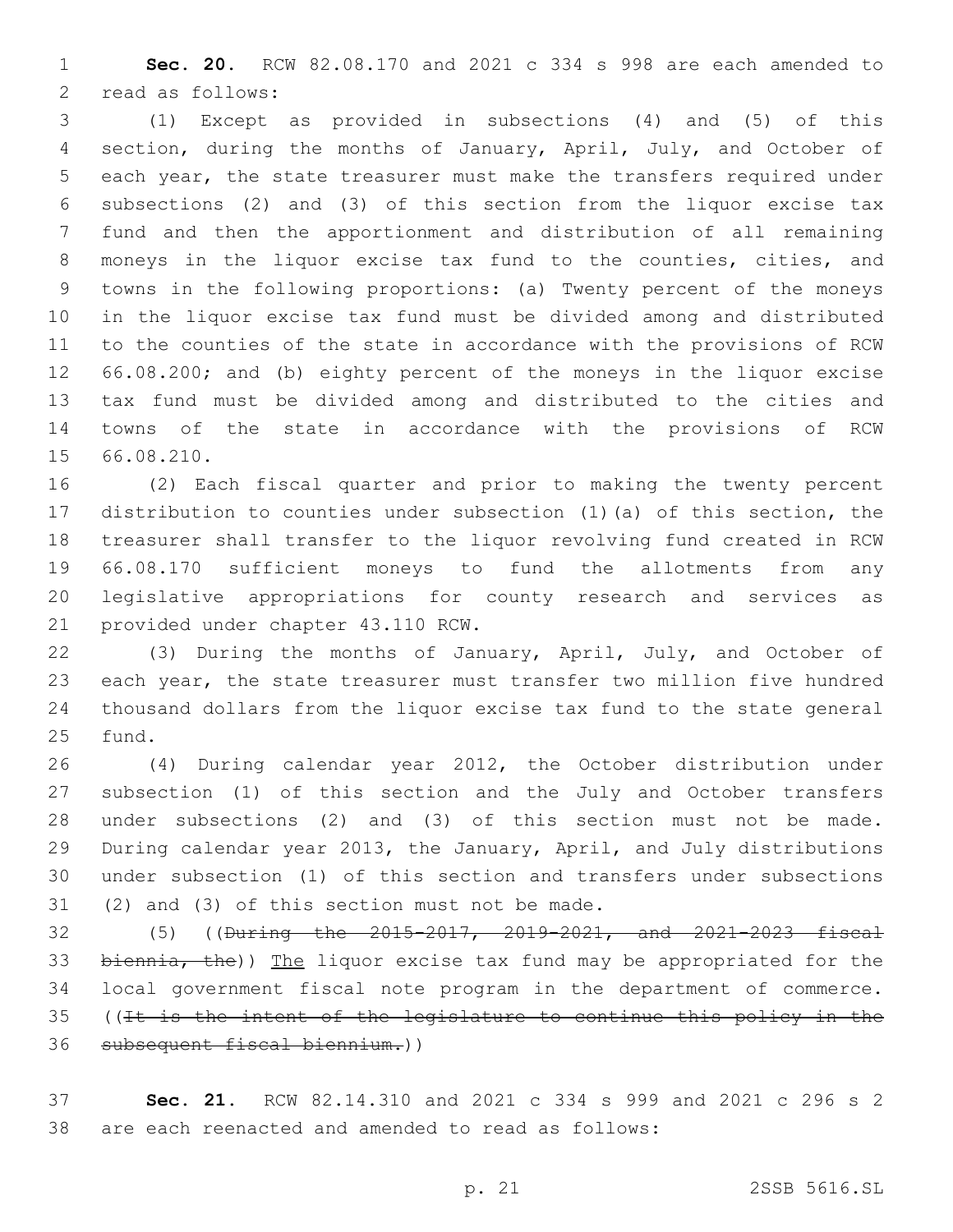(1) The county criminal justice assistance account is created in the state treasury. Beginning in fiscal year 2000, the state treasurer must transfer into the county criminal justice assistance account from the general fund the sum of \$23,200,000 divided into four equal deposits occurring on July 1, October 1, January 1, and April 1. For each fiscal year thereafter, the state treasurer must increase the total transfer by the fiscal growth factor, as defined in RCW 43.135.025, forecast for that fiscal year by the office of financial management in November of the preceding year.

 (2) The moneys deposited in the county criminal justice 11 assistance account for distribution under this section, less any moneys appropriated for purposes under subsections (4) and (5) of this section, must be distributed at such times as distributions are made under RCW 82.44.150 and on the relative basis of each county's funding factor as determined under this subsection.

(a) A county's funding factor is the sum of:16

 (i) The population of the county, divided by 1,000, and 18 multiplied by two-tenths;

 (ii) The crime rate of the county, multiplied by three-tenths; 20 and

 (iii) The annual number of criminal cases filed in the county superior court, for each 1,000 in population, multiplied by five-23 tenths.

(b) Under this section and RCW 82.14.320 and 82.14.330:

 (i) The population of the county or city is as last determined by 26 the office of financial management;

 (ii) The crime rate of the county or city is the annual occurrence of specified criminal offenses, as calculated in the most recent annual report on crime in Washington state as published by the Washington association of sheriffs and police chiefs, for each 1,000 31 in population;

 (iii) The annual number of criminal cases filed in the county superior court must be determined by the most recent annual report of the courts of Washington, as published by the administrative office 35 of the courts;

 (iv) Distributions and eligibility for distributions in the 1989-1991 biennium must be based on 1988 figures for both the crime 38 rate as described under  $((+(b)+))$  (b)(ii) of this subsection and the annual number of criminal cases that are filed as described under  $((+(b)+))$  (b)(iii) of this subsection. Future distributions must be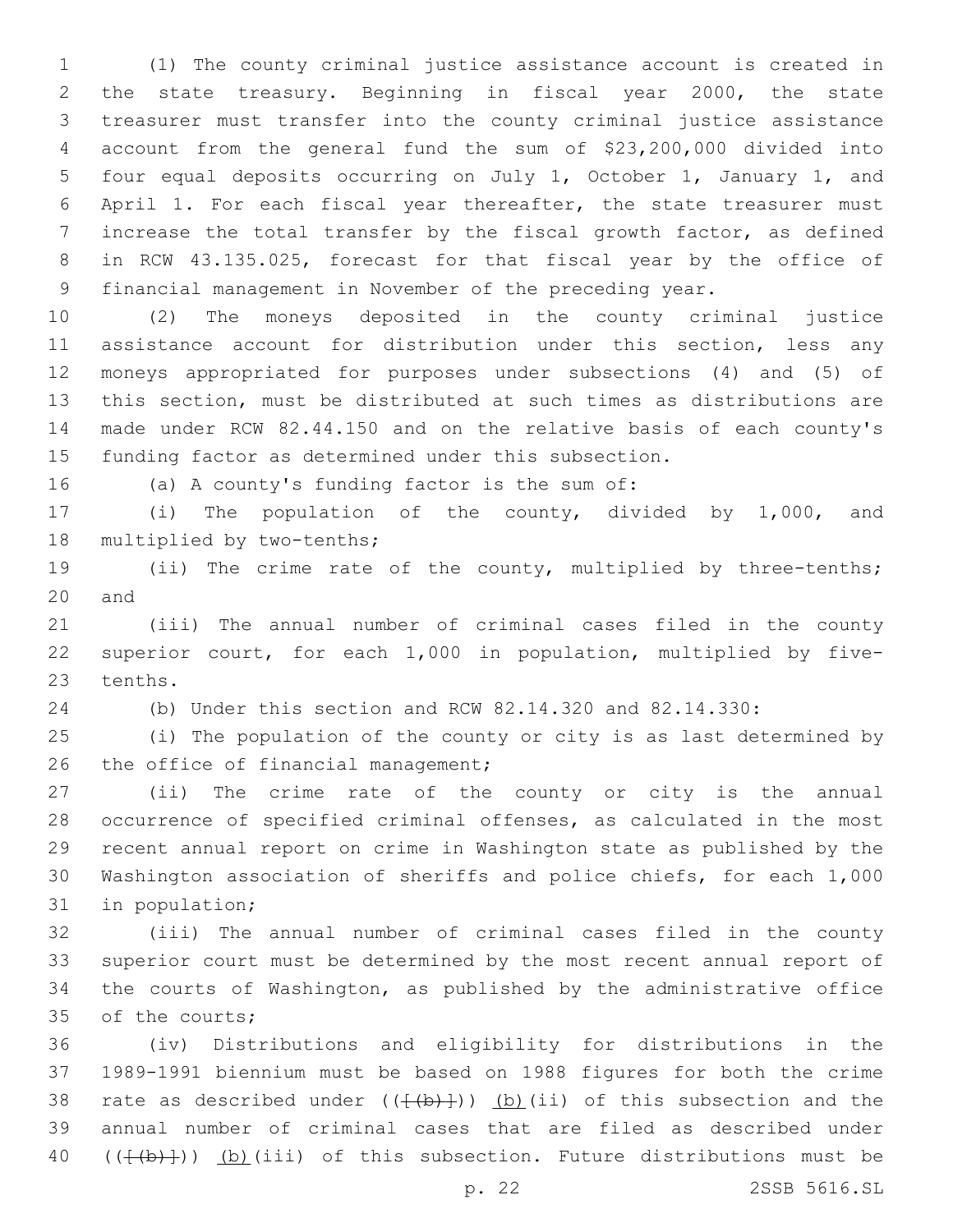based on the most recent figures for both the crime rate as described 2 under  $((+(b)+))$  (b)(ii) of this subsection and the annual number of 3 criminal cases that are filed as described under  $((\{a+b\})$  (b)(iii) 4 of this subsection.

 (3) Moneys distributed under this section must be expended exclusively for criminal justice purposes. Except after May 13, 2021, through December 31, 2023, these funds may not be used to replace or supplant existing funding. Criminal justice purposes are defined as activities that substantially assist the criminal justice system, which may include circumstances where ancillary benefit to the civil or juvenile justice system occurs, and which includes (a) domestic violence services such as those provided by domestic violence programs, community advocates, and legal advocates, as defined in RCW 70.123.020, and (b) during the 2001-2003 fiscal biennium, juvenile dispositional hearings relating to petitions for at-risk youth, truancy, and children in need of services. Existing funding for purposes of this subsection is defined as calendar year 1989 actual operating expenditures for criminal justice purposes. Calendar year 1989 actual operating expenditures for criminal justice purposes exclude the following: Expenditures for extraordinary events not likely to reoccur, changes in contract provisions for criminal justice services, beyond the control of the local jurisdiction receiving the services, and major nonrecurring capital expenditures.

 (4) Not more than five percent of the funds deposited to the county criminal justice assistance account may be available for appropriations for enhancements to the state patrol crime laboratory system and the continuing costs related to these enhancements. Funds appropriated from this account for such enhancements may not supplant 29 existing funds from the state general fund.

 (5) ((During the 2017-2019 fiscal biennium, the sum of \$153,000, and during the 2019-2021 and 2021-2023 fiscal biennia)) Each fiscal 32 biennium, the sum of \$510,000, may be appropriated for the Washington state patrol to provide investigative assistance and report services 34 to assist local law enforcement agencies to prosecute criminals. ( $I\pm$  is the intent of the legislature that this policy will be continued in subsequent fiscal biennia.))

 **Sec. 22.** RCW 90.50A.090 and 2021 c 334 s 1000 are each amended to read as follows:38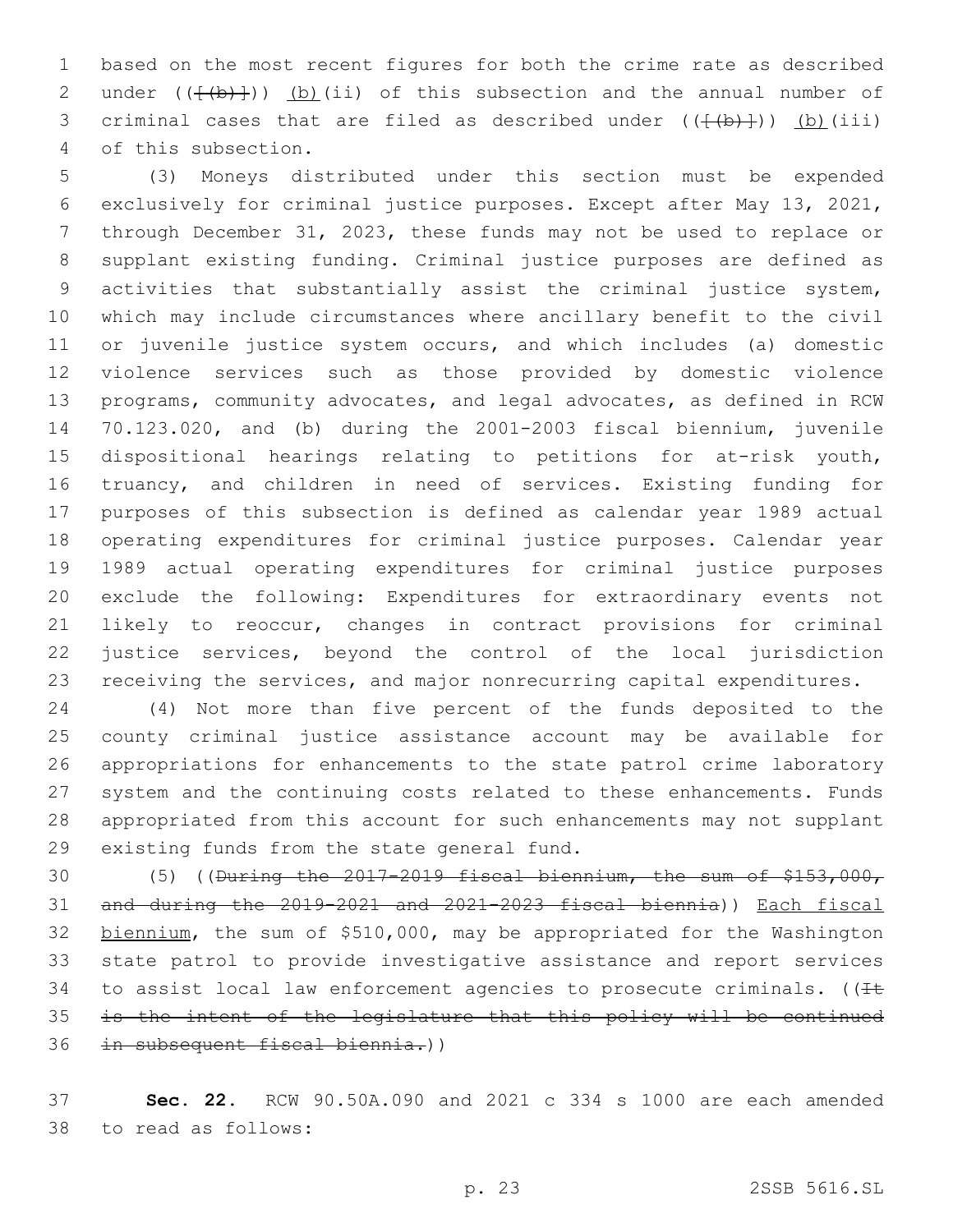(1) The water pollution control revolving administration account is created in the state treasury. All receipts from charges authorized in this section must be deposited in the account. Moneys in the account may be spent only after appropriation. Expenditures from the account may be used only in a manner consistent with this 6 section.

 (2) The department is authorized to assess administration charges as a portion of the debt service for loans issued under the water pollution control revolving fund created in RCW 90.50A.020. The sole purpose of assessing administration charges is to predictably and adequately fund the department's costs of administering the water pollution control revolving fund loan program, as identified in subsection (5) of this section. The department must assess administration charges on each water pollution control revolving fund 15 loan at the point the loan enters repayment status, after July 28, 2013, and rule changes are adopted to implement the administration charge. Loans that are at an interest rate below the established administration charge rate are exempt from the administration charge.

 (3) The water pollution control revolving administration account 20 consists of:

 (a) Any administration charge levied by the department in conjunction with administration of the water pollution control 23 revolving fund; and

 (b) Any other revenues derived from gifts, grants, or bequests pledged to the state for the purpose of administering the water 26 pollution control revolving fund.

 (4) The state treasurer may invest and reinvest moneys in the water pollution control revolving administration account in the manner provided by law. All earnings from such investment and reinvestment must be credited to the water pollution control 31 revolving administration account.

 (5) Moneys in the water pollution control revolving administration account are to be used for the following water pollution control revolving fund loan program costs:

 (a) Administration costs associated with conducting application processes, managing contracts, collecting loan repayments, managing the revolving fund, providing technical assistance, and meeting state 38 and federal reporting requirements; and

 (b) Information and data system costs associated with loan 40 tracking and fund management.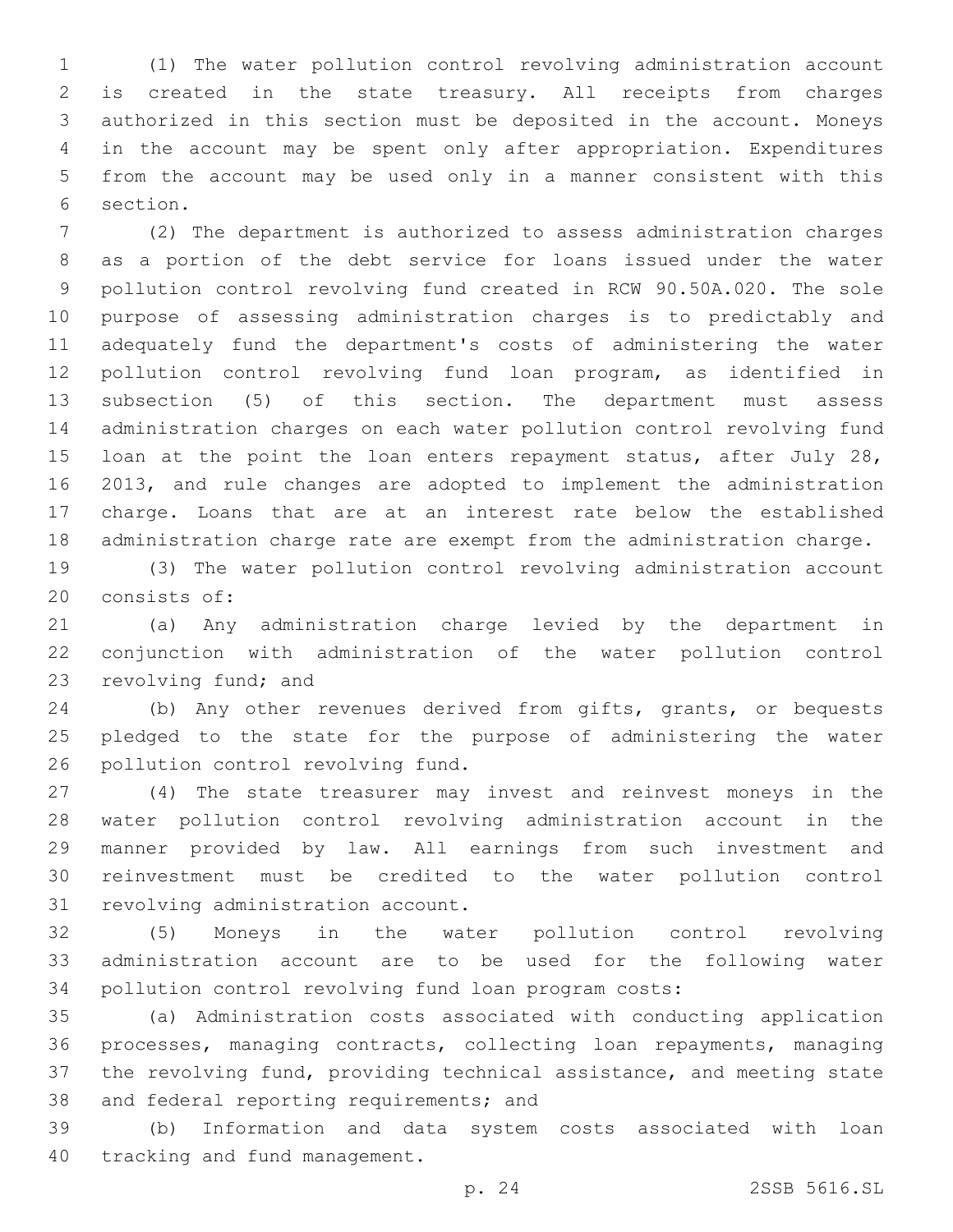(6) Each biennium, the department may spend from the water pollution control revolving administration account an amount no greater than four percent of the water pollution control revolving 4 fund new capital appropriation.

 (7) For its 2017-2019 biennial operating budget submittal, and every biennium thereafter, the department must compare the projected water pollution control revolving administration account balance and the projected administration charge income with projected program costs, including an adequate working capital reserve as defined by the office of financial management. In its submittal to the office of 11 financial management, the department may:

 (a) Find that the projected administration charge income is inadequate to fund the cost of administering the program, and that 14 the rate of the charge must be increased. However, the administration charge may never exceed one percent on the declining principal loan 16 balance;

 (b) Find that the projected administration charge income exceeds what is needed to fund the cost of administering the program, and 19 that the rate of the charge must be decreased;

 (c) Find that there is an excess balance in the revolving administration account, and that the excess must be transferred to the water pollution control revolving fund to be used for loans; or

 (d) Find that there is no need for any rate adjustments or 24 balance transfers.

 (8) At the point where the water pollution control revolving administration account adequately covers the program administration costs, the department may no longer use the federal administration allowance. If a federal capitalization grant is awarded after that point, all federal capitalization dollars must be used for making loans.30

 (9) By December 1, 2018, the department must submit to the appropriate legislative fiscal committees a report on implementation of the administration charge, including information on: The amount of income the administration charge has produced since its inception; 35 the uses and adequacy of the income for administrative costs; any excess balances that have been transferred to the water pollution control revolving fund; and any additional sources that the 38 department is using for program administration.

 (10) ((During the 2019-2021 and 2021-2023 fiscal biennia, the)) 40 The legislature may direct the state treasurer to make transfers of

p. 25 2SSB 5616.SL